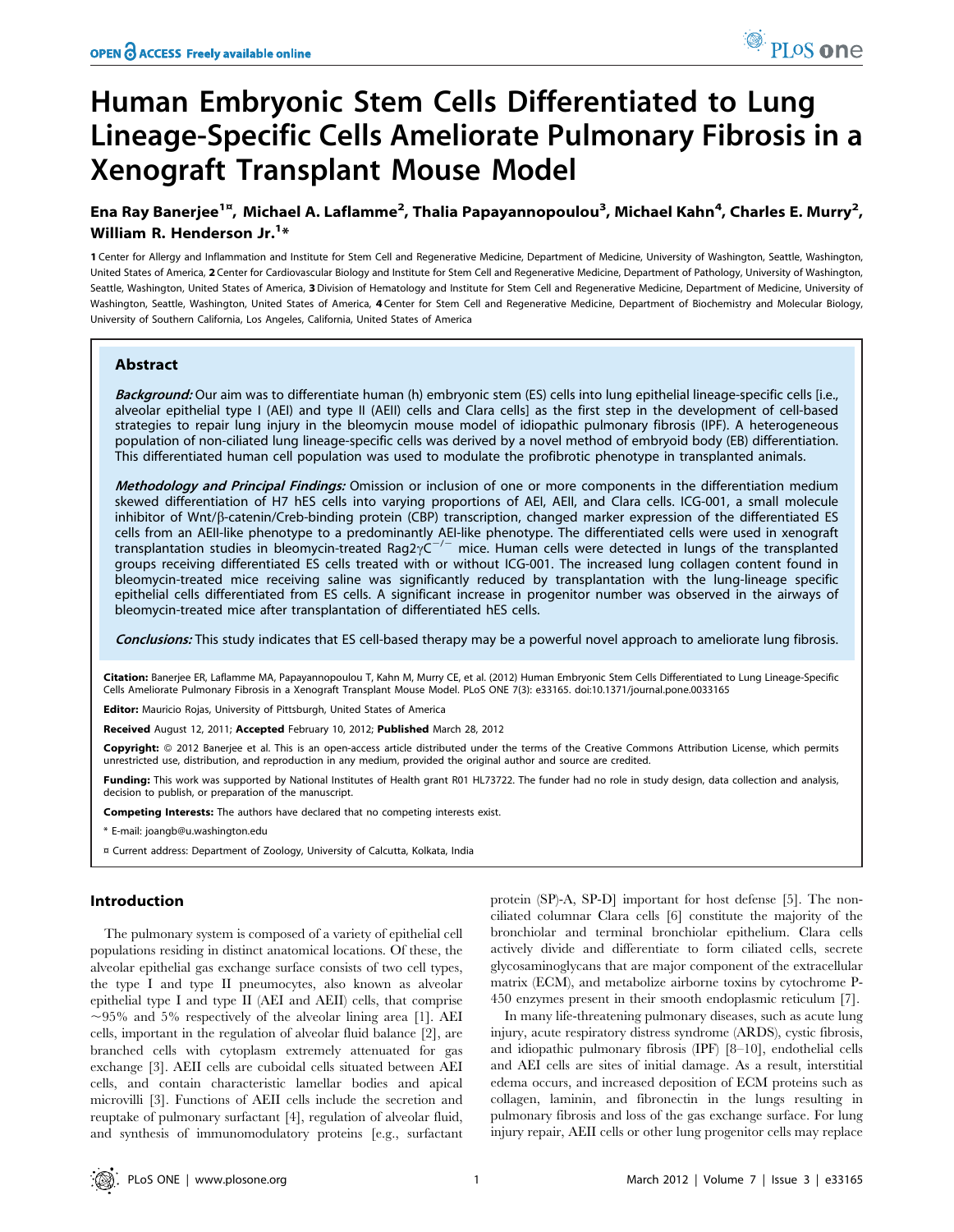lost AEI cells to re-establish the thin barrier necessary for efficient gas exchange in the alveolar milieu [11].

Human embryonic stem (hES) cells are a potential source of cells for cell-based therapy in degenerative diseases where there is progressive loss of functional tissue. Cellular replacement therapy or regeneration of lost tissue may potentially reinstate normal tissue structure and function [12,13]. For tissue replacement therapy to be feasible, sufficient numbers of lung lineage-specific cells need to be engineered in vitro for transplantation. A key regulator of stem cell self-renewal with important effects on both cell proliferation and differentiation is the  $Wnt/\beta$ -catenin signaling pathway. Through this canonical Wnt signaling pathway,  $\beta$ catenin increases in the nucleus and forms a complex with T cell factor (TCF)/lymphoid enhancer factor-1 (LEF-1) transcription factors that are differentiately modulated by Creb-binding protein (CBP) and  $p300$  co-activators. An increase in  $\beta$ -catenin/CBPmediated transcription by selectively inhibiting  $\beta$ -catenin/p300mediated transcription maintains stem cell pluripotency, whereas blockade of  $\beta$ -catenin/CBP signaling facilitates  $\beta$ -catenin/p300mediated transcription and cell differentiation [14–16].

Our aim was to differentiate hES cells into lung epithelial lineage-specific cells (i.e., AEI, AEII, and Clara cells) and develop a cell-based strategy in order to repair lung injury in a mouse model of IPF. Previous work [17–20] has demonstrated differentiation steps to AEII cells from murine ES cells and the hES H1 cell line. Bleomycin, an anti-neoplastic drug that causes lung fibrosis as a side effect in patients, has been employed in mouse models to induce pulmonary fibrosis. DNA damage by bleomycin induces apoptosis of epithelial cells with loss of AEI cells in the alveolus accompanied by interstitial deposition of collagen and other ECM proteins. It is thought that AEII cells contribute to the repair of the injured lungs by an initial limited proliferation followed by differentiation to AEI cells and Clara cells. Using the selective small molecule blocker ICG-001 that inhibits the bcatenin/CBP interaction without blocking the  $\beta$ -catenin/p300 interaction, we have recently demonstrated a causal role for aberrant Wnt/b-catenin-mediated transcription in development and progression of pulmonary fibrotic disease in the bleomycin mouse model [21].

In this study, we successfully differentiated hES H7 cells in culture into non-ciliated lung lineage-specific cells with intracellular and surface protein markers and morphology characteristic of AEI cells, AEII cells, and Clara cells. The selective  $\beta$ -catenin/ CBP inhibitor ICG-001 facilitated the induction/differentiation of AEII cells to AEI cells. We found the differentiated stem cells to home to small airways of mouse lung with bleomycin-induced lung fibrosis in a xenograft transplantation model. Engraftment of the human cells was accompanied by marked reduction of the increased collagen content of the injured murine lungs demonstrating the potential role of hES cell therapy in amelioration of pulmonary fibrosis.

#### Results

# Differentiation of hES Cells is Accompanied by Sequential Downregulation of Pluripotent Markers

Cells from the hES cell line H7 were differentiated in vitro into three lung lineage-specific epithelial cells: AEI cells, AEII cells, and Clara cells as described below. These cells expressed, both intracellularly and on their surface, characteristic marker proteins, detected by fluorescence-activated cell sorting (FACS) and immunofluorescence (IF) microscopy, the mRNA for which were also concomitantly over-expressed as detected by quantitative realtime PCR (qPCR). The protocol for differentiation of pluripotent

undifferentiated colonies of H7 hES cells into the lung epithelial cell-specific lineages is shown in Figure 1a. After embryoid body (EB) formation (Figure 1b–d), EBs were cultured in EB medium for 10 days followed by culture for an additional 12 days in either small airways growth medium (SAGM) (Figure 1e–g) or bronchiolar epithelial growth medium (BEGM) (Figure 1h-j); BEGM differs from SAGM by the presence of retinoic acid and T3 and absence of BSA. Prior to differentiation, most H7 hES cells expressed high percentages of the early marker of epithelial lung differentiation TTF-1 and pluripotent markers SSEA-3, SSEA-4, and Oct3/4 (Figure 2a-d). Following EB formation and differentiation in adherent culture in either SAGM (Figure 2e) or BEGM (Figure 2f), these markers were downregulated sequentially. Of these markers, Oct3/4 was downregulated first  $(15.8\pm4.3\%$  on day 10 in EB medium from  $77.9\pm8.9\%$  positive in the undifferentiated state) followed by TTF-1 ( $12\pm2.9\%$  on day 10 from  $68\pm3.8$  in the undifferentiated state), whereas SSEA-3 and SSEA-4 expression remained stable  $(54.9 \pm 4.0\%$  and  $51.9 \pm 14.9\%$ respectively on day 10 in EB medium) (Figure 2a, c). During induction of differentiation, all four markers were markedly downregulated to  $\sim$  2–8% in either SAGM (Figure 2e) or BEGM (Figure 2f) within 24 h after transfer to adherent culture and to  $\sim$ 1% on day 6 in SAGM (Figure 2e) and day 11 in BEGM (Figure 2f).

# Variation in Growth Media Skews Differentiation of hES Cells to AEI Cell, AEII Cell, and Clara Cell Phenotypes

Phenotypic analysis of cells by intracellular and surface marker expression was used to identify lung lineage-specific epithelial cells differentiated from H7 hES cells in either SAGM or BEGM: aquaporin-5 (AQP-5) for AEI cells, SP-C for AEII cells, and Clara cell-specific protein-10 (CC-10) for Clara cells. Cells differentiated in SAGM were predominantly AEII cells (Figure 3a-d, i, j). Kinetics of marker expression of the cells over a period of 12 days, identified them as 68.0% AEII cells, 11.7% AEI cells, and 3.9% Clara cells (Figure 3a). Representative FACS scattergrams of cells cultured in SAGM are shown in Figure S1. mRNA expression of SP-C was increased by 15-fold, AQP-5 by 1.3-fold, and CC-10 by 2.7-fold from the initial differentiation stage **(Figure 3b).** However, when the same culture steps were followed but the induction medium was changed to BEGM (Figure 3e–h, k), the hES cells differentiated into 32.6% Clara cells, 12.4% AEII cells, and 2.2% AEI cells with concomitant increase in mRNA expression of CC-10 (6-fold), SP-C (3-fold), and AQP-5 (1.3-fold). By transmission electron microscopy, the predominant cells differentiated in SAGM exhibited the typical morphology of AEII cells (Figure 3i) including lamellar bodies (Figure 3i, j), whereas those in BEGM had secretory granules characteristic of Clara cells (Figure 3k).

# Inhibition of Wnt/b-catenin/CBP Signaling Promotes Differentiaton of hES Cells to AEI Cell Phenotype

We examined whether the selective  $\beta$ -catenin/CBP inhibitor ICG-001 [22] would modulate the differentiation of undifferentiated hES cells to AEI cells, AEII cells, or Clara cells. As data from independent experiments indicated, incubation of day 12 SAGM-differentiated cells with ICG-001 (5  $\mu$ M) for 12 h induced differentiation/trans-differentiation of AEII cells to the AEI cell phenotype. Following treatment with ICG-001, there was a significant decrease in AEII cells cultured in either SAGM (Figures 4 and S2) or BEGM (Figure S3) as determined by both intracellular (Figures 4a and S3a) and surface (Figures 4b and **S3b**) SP-C<sup>+</sup> marker expression. In contrast, AEI cells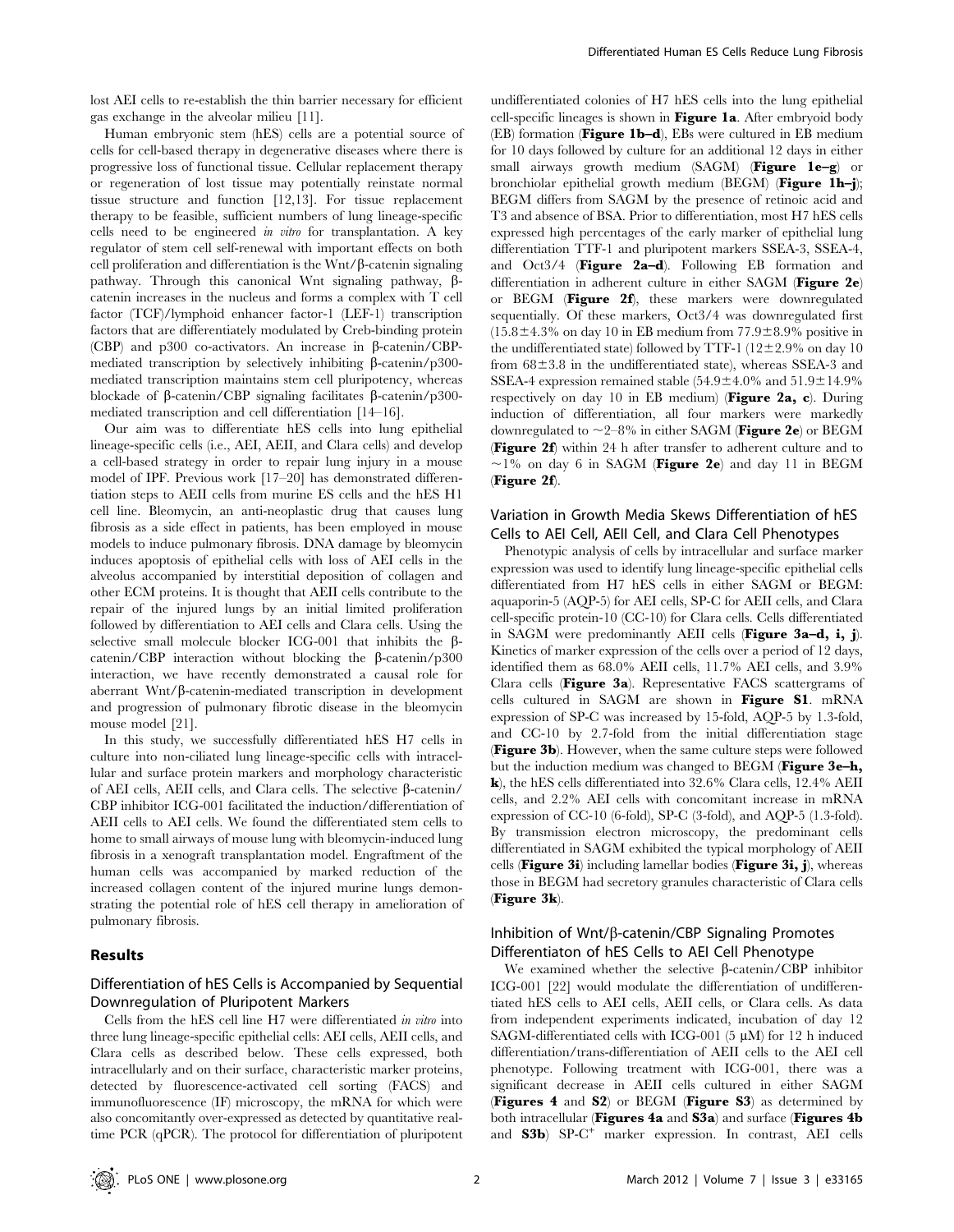

Figure 1. Differentiation of H7 hES cells to lung epithelial cell-specific lineages. a Outline of formation of EBs from H7 hES cells and differentiation to alveolar epithelial cells in SAGM and BEGM. **b** Undifferentiated hES cells (within circle) were expanded on  $\gamma$ -irradiated MEF feeders for 4–6 days followed by formation of c EBs in suspension culture overnight after aggregation. d day 4 EBs were cultured in ultra-low attachment plates for 10 days and then transferred to gelatin-coated plates and cultured with either  $\mathbf{e}$ -g SAGM or  $\mathbf{h}$ -j BEGM for 12 days (g and j are insets of SP- $C$ -FITC<sup>+</sup> cells). AEII cells were flow sorted as surface SP-C<sup>+</sup> cells and enriched in SAGM for an additional 4 days to amplify cell numbers for transplantation. At each stage, cells were fixed in chamber slides for IF microscopy [green probe is FITC-conjugated lineage (epithelial) marker and blue probe is DAPI-stained nuclei of live cells]. f, g show enriched AEII cells and i, j Clara cells. All the steps were performed in three independent experiments, and the results were reproducible. doi:10.1371/journal.pone.0033165.g001

increased significantly in culture in either SAGM or BEGM as determined by intracellular (Figures 4a and S3a) and surface (Figures 4b and S3b)  $AQ-5^+$  expression. The number of Clara cells as assessed by CC-10<sup>+</sup> expression was unaffected by Wnt- $\beta$ catenin inhibitor treatment in either SAGM (Figure 4a, b) or BEGM (Figure S3a, b). Morphologically, an increase in more flattened cells with larger surface area typical of AEI cells was seen in cells cultured in either SAGM (Figure S2b, c) or BEGM (Figure S3f) after incubation with ICG-001.

We next examined the effect of modulating  $Wnt/\beta$ -catenin signaling on pluripotent marker expression in hES cells differentiated in SAGM or BEGM: c-kit<sup>+</sup> (i.e., marker for hematopoietic stem cells as well as early thymocytes, mast cells, melanocytes in skin, and interstitial cells of Cajal),  $\mathrm{Lin}^-$  (i.e., lineage-negative cells that are the traditionally considered as pluripotent cells without expression of lineage markers), and  $Oct3/4^+$  (expressed universally on pluripotent stem cells). Expression of these pluripotent markers

was not significantly affected by modulation of Wnt- $\beta$ -catenin signaling in cells cultured in either SAGM (Figure 4d) or BEGM (Figure S3c) except for decreased c-kit<sup>+</sup> cell number in the cell population cultured in BEGM (Figure S3c). The effect of ICG-001 on surface expression of epidermal growth factor (EGF), vascular endothelial growth factor (VEGF), and insulin-like growth factor II (IGFII) was examined by FACS and IF microscopy. Wnt/ b-catenin inhibition by ICG-001 induced increased expression of  $EGF^+$  and  $VEGF^+$  cells in both SAGM and BEGM, but did not affect the percentage of  $IGFII<sup>+</sup>$  cells (**Figures 4e** and **S3d**).

# Clonogenic Potential of hES Cells Declines with Differentiation

Lung progenitors are pluripotent cells in the lung. The source of these cells is unclear. We assessed clonogenic potential of hematopoietic progenitor cells by plating cells from either undifferentiated ES or EB samples, or differentiating EB in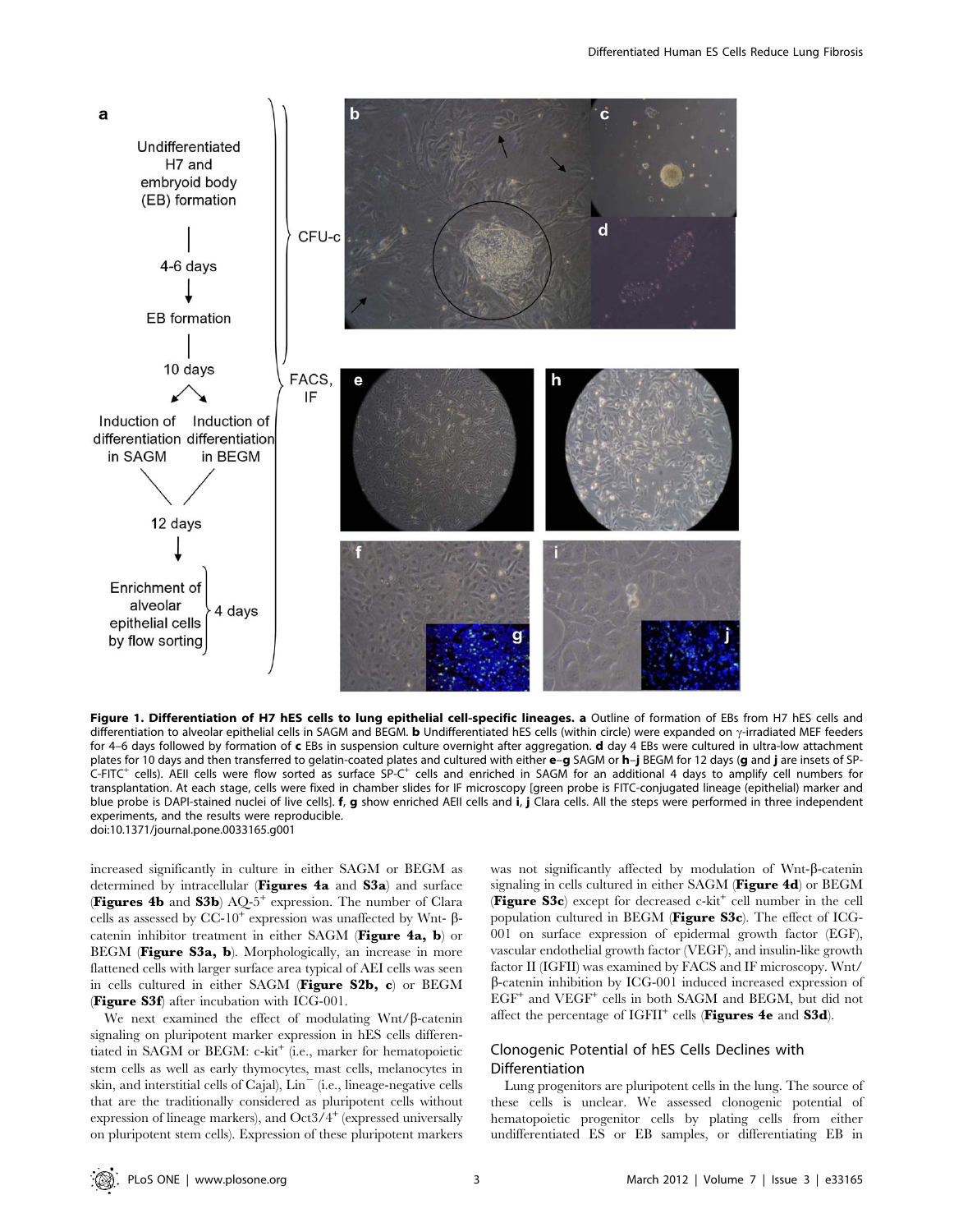

Figure 2. Sequential downregulation of stem cell-specific surface proteins. a-d H7 hES cells were cultured in SAGM or BEGM as described in Figure 1 and made into single cell suspensions and analyzed by FACS. a Surface expression of TTF-1, Oct3/4, SSEA-3, and SSEA-4 markers in undifferentiated H7 hES cells over 3 days in  $\gamma$ -irradiated MEF-conditioned media. **b** Representative FACS scattergram for Oct3/4 and TTF-1 of undifferentiated day 1 hES cells is shown with the percentage of cells gated in each quadrant as follows: upper left (UL), 74.27%; upper right (UR), 25.73%; lower left (LL), 0%; and lower right (LR), 0%. c EBs grown in suspension culture. d Representative FACS scattergram for SSEA-3 and SSEA-4 of day 2 EBs are shown with the percentage of cells gated in each quadrant as follows: UL, 3.5%; UR, 96.47%; LL, 0.02%; and LR, 0.01%. Adherent culture was in either e SAGM or f BEGM. Symbols: - $\blacksquare$ -, TTF-1;  $\square$ -, Oct3/4; -???-, SSEA-3; - $\diamond$ -, SSEA-4 for identification of differentiation stage of the cells in culture. The percentage of positive cells is shown as mean  $\pm$  SEM (n = 3 independent experiments with flow data collected in triplicate). e, f The asterisk indicates that all values were significant (P<0.05) compared to day 0 for e days 6–12 and f days 8–12 in adherent culture for each of the markers (i.e., TTF-1, Oct3/4, SSEA-3, and SSEA-4). The individual  $P<0.05$  values for these marker data points are shown in Table S2. doi:10.1371/journal.pone.0033165.g002

SAGM and BEGM over different times in culture (Figure 5). Viable colonies (i.e.,  $10^5$  cells were plated from which after growth,  $colonies$  with  $>40$  cells were considered for evaluation) increased from 99 $\pm$ 3 at day 1 (D1ES, Figure 5) to 130 $\pm$ 3 on day 7 (D7ES, Figure 5) in ES cell medium. As seen in Figure 5, a significant decrease in clonogenic potential (as compared to D1ES) was observed in hES cells as they formed EBs (D2EB and D4EB) with the decline progressing as they differentiated in either SAGM (D6SAGM and D12SAGM) or BEGM (D8BEGM and D12BEGM).

# Engraftment of Differentiated hES Cell Transplants in Mice with Lung Fibrosis

H7 hES cells differentiated into lung epithelial cell-specific lineages were transplanted into bleomycin-treated mice to determine whether they would home to injured lung and reduce pulmonary fibrosis. To avoid rejection of the human xenograft cells, sub-lethally irradiated immunocompromised mice (i.e.,  $\text{Rag2yC}^{-/-}$ ) were used. The differentiated stem cells were delivered by the intratracheal route as we anticipated that the site of injury would facilitate directed migration of the cells towards the fibrotic lesions within the lungs. On day 7 after bleomycin treatment,  $\text{Rag2yC}^{-/-}$  mice received a single intratracheal instillation of  $10<sup>5</sup>$  cells from the day 12 culture in SAGM without (i.e., Bleo/hES+SAGM group) or with  $5 \mu$ M ICG-001 (i.e., Bleo/hES+SAGM+ICG-001 group) treatment. Control groups of saline-treated mice (i.e., Saline group) and bleomycin-treated mice (i.e., Bleo/Saline group) received saline intratracheally on day 7. Cells differentiated in BEGM were not employed in these transplantation studies because culture in this growth medium resulted in differentiation into predominantly Clara cells that are found in terminal bronchioles and thus unlikely to be suitable for treatment of an alveolar destructive disease typified by the mouse bleomycin model of pulmonary fibrosis.

Engraftment of the transplanted human cells in the airways of bleomycin-treated mice was observed in each of the transplant groups. Human cells (from transplants of ES cells differentiated in SAGM alone or SAGM+ICG-001) were detected in mouse airways by immunocytochemistry using anti-human nuclear factor antibody (**Figure 6c**), qPCR of human Alu sequence (**Figure 6h**), and in situ hybridization with human-specific pan-centromeric probe (Figure 6l). Similarly, hES cells differentiated in SAGM in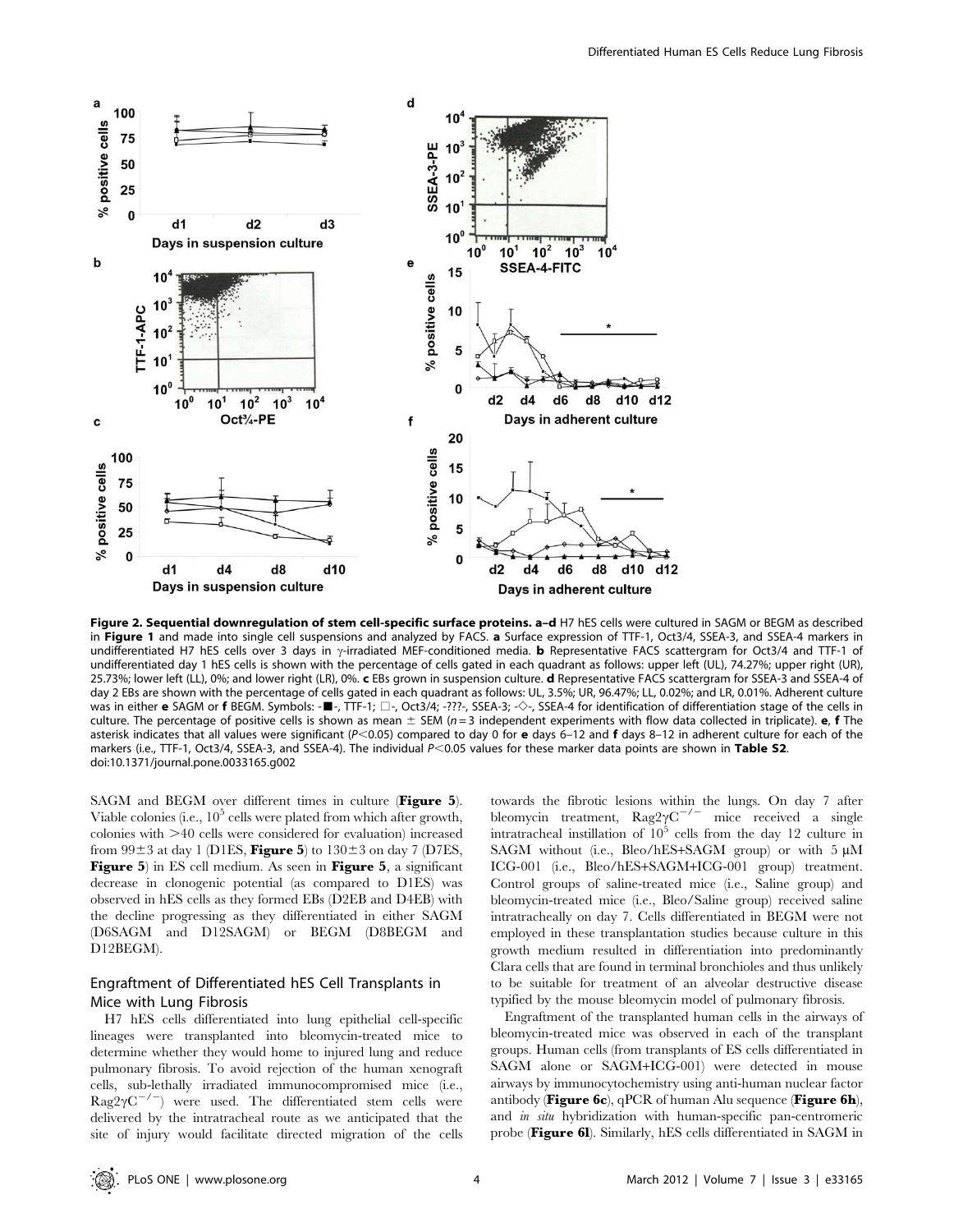

Figure 3. Phenotypic analysis and ultrastructure of hES cells differentiated to lung epithelial cell-specific lineages. EBs derived from H7 hES cells were allowed to form outgrowths and differentiate in EB medium over 10 days and then cells cultured over 12 days in either a-d, i, j SAGM or e-h, k BEGM. Expression of intracellular marker proteins was quantitated by a FACS analysis of single cell suspensions and e IF microscopy with anti-AQP-5, SP-C, and CC-10 monoclonal antibodies used to identify AEI cells, AEII cells, and Clara cells respectively. The mean percentage positive of total cells is shown  $\pm$  SEM. **b**, f qPCR of mRNA of AQP-5, SP-C, and CC-10 normalized to human GAPDH is expressed as relative units  $\pm$ <br>SEM. Symbols: -???-, AQP-5; -**2**-, SP-C; -<sup>6</sup>-, CC-10. **a**, **b**, e, f collected in triplicate and **b**, f qPCR and e IF data collected in duplicate. The asterisk indicates that all values were significant ( $P$ <0.05) for a, **b** SP-C and e, f CC-10 for days 4–12 in culture when compared against day 0. The individual  $P< 0.05$  values for days 4–12 in culture for the marker data points are shown in Table S3. c, g H7 hES cells differentiated into epithelial cells viewed at  $10\times$  magnification with d SP-C-FITC<sup>+</sup> and h CC-10-FITC<sup>+</sup> cells shown by IF microscopy. i, j As seen by transmission electron microscopy, representative AEII cells grown in SAGM at day 12 contain characteristic cytoplasmic lamellar bodies (i, arrows, scale bar = 1  $\mu$ m and j, scale bar = 200 nm). k Clara cell grown in BEGM at day 12 by transmission electron microscopy exhibit apical microvilli on cell surface (arrows) and electron dense secretory vesicles (circle), scale bar = 0.5 µm. doi:10.1371/journal.pone.0033165.g003

the presence of ICG-001 were found in the mouse lungs by these methods (Figure 6d, i, m). After intratracheal instillation of the hES cells differentiated in SAGM without or with ICG-001 treatment, no human cells were detected in kidney, liver, heart, spleen, bone marrow, or peripheral blood by the qPCR assay of human ALU. Further, analysis of bone marrow, blood, and spleen by FACS with human specific antibodies also failed to detect the presence of human cells indicating that the homing and engraftment of the differentiated hES cells was likely restricted to the airways.

# Differentiated hES Cell Transplants Reduce Pulmonary Inflammation and Fibrosis Induced by Bleomycin

The effect of human stem cells differentiated in SAGM in the absence or presence of treatment with the Wnt/ $\beta$ -catenin inhibitor ICG-001 on bleomycin-induced lung injury was determined (Figure 7). Pulmonary pathology in the bleomycin-treated immunocompromised  $\text{Rag2yC}^{-/-}$  control mice showed a) airway inflammation, as assessed by histology (Figure 7b) and increased levels of mononuclear and polymorphonuclear leukocytes in BAL fluid (Bleo/Saline group, Figure 7i), and b) alveolar and interstitial fibrosis, as assessed by Masson's trichrome

(Figure 7b) and Picro Sirius red (Figure 7f) staining and increased collagen content (Bleo/Saline group, Figure 7j) compared to saline-treated controls (Figure 7a, e and Saline group, Figure 7i, j).

The bleomycin-induced airway inflammation and fibrosis induced in  $\text{Rag2yC}^{-/-}$  mice was comparable to that seen in wild-type controls (not shown). Significant reduction of inflammatory cells in BAL fluid and collagen content per lung was observed in the recipient groups receiving hES cells differentiated in either SAGM alone (Figure 7c, g and Bleo/hES+SAGM group, Figure 7i, j) or in presence of ICG-001 (Figure 7d, h and Bleo/hES+SAGM+001 group, Figure 7i, j). The increased collagen (i.e.,  $Col1\alpha2$ ,  $Col3\alpha1$ , and  $Col6\alpha1$ ) gene expression found in the lungs of bleomycin-treated control mice (Bleo/Saline group, Figure 7k) compared to saline-treated controls (Saline group, Figure 7k) was significantly decreased in recipients of H7 hES cells differentiated in SAGM in the absence (Bleo/hES+SAGM group, **Figure 7k**) or presence of ICG-001 treatment  $\langle$ Bleo/ hES+SAGM+001 group, Figure 7k). Similarly, the increased expression of transforming growth factor (TGF) genes (i.e., TGF $\beta_1$ , TGF $\beta_2$ , and TGF $\beta_3$ ; Bleo/Saline group, **Figure 71**), fibroblast growth factor (FGF) genes (i.e., FGF-1 and FGF-2;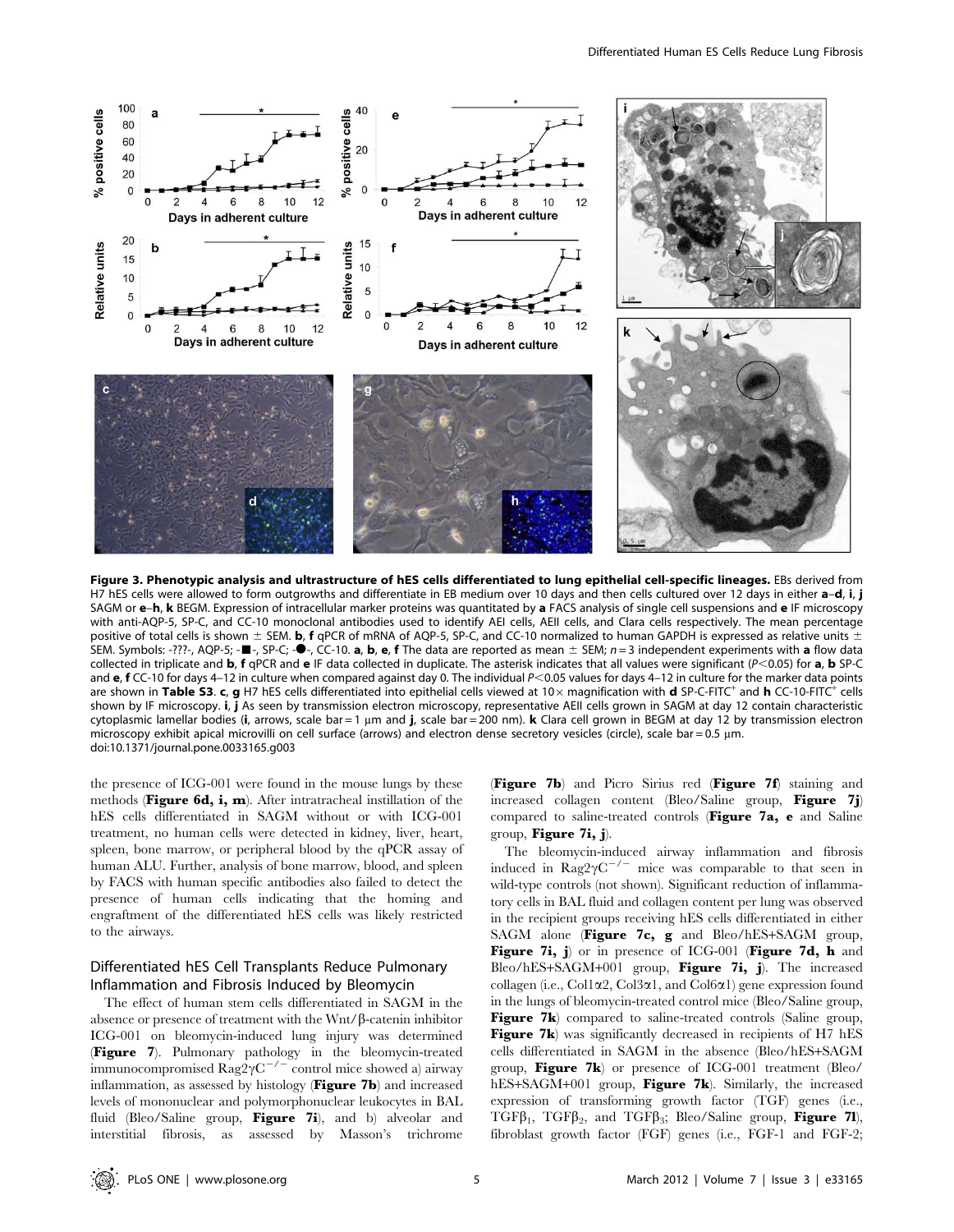

Figure 4. Effect of ICG-001 on differentiation of hES cells in SAGM to AEI cells. Single cell suspensions of H7 hES cells differentiated in SAGM were incubated with 5 µM ICG-001 in culture medium for 12 h and assayed by FACS to identify percentage of AEII cells (SP-C+), AEI cells (AQP-5<sup>+</sup>), and Clara cells (CC-10<sup>+</sup>). Percentage of total cells in culture of cells positive for a intracellular and **b** surface expression of AEI cell, AEII cell, and Clara cell markers. Surface expression of **d** pluripotent markers for hematopoietic cells (c-kit<sup>+</sup>), lineage-negative (Lin<sup>-</sup>) cells, and Oct3/4<sup>+</sup> pluripotent cells, and e growth factors (EGF<sup>+</sup>, VEGF<sup>+</sup>, IGFII<sup>+</sup>). The percentage of positive cells of total cells in culture is shown as mean  $\pm$  SEM (n = three independent experiments with FACS analyses performed in triplicate). P<0.05 values in ICG-001-treated group (open bars) vs. ICG-001-untreated group (solid bars) are shown. Representative FACS scattergrams with the percentage of cells gated in each quadrant shown for expression of c AQ-5 (UL, 0.03%; UR, 5.08%; LL, 4.92%; and LR, 89.97%) and e: Oct3/4 and VEGF (UL, 1.47%; UR, 0.53%; LL, 86.15%; and LR, 11.85%). doi:10.1371/journal.pone.0033165.g004

Bleo/Saline group, Figure 7m), and vascular endothelial growth factor (VEGF) genes (i.e., VEGF-A, VEGF-B, and VEGF-C; Bleo/Saline group, Figure 7n) seen in bleomycin-treated mice compared to saline-treated controls (Saline group, Figure 71-n) was reduced by transplantation of the H7 hES cells differentiated in SAGM in the absence (Bleo/hES+SAGM group, Figure 7l-n) or presence of ICG-001 (Bleo/hES+SAGM+001 group, Figure 71-n). Teratoma formation was not observed in the lungs or other tissues of the Rag2 $\gamma$ C<sup>-/-</sup> mice transplanted with H7 hES cells differentiated in SAGM in the absence or presence of ICG-001.

# Differentiated hES Cell Transplants Increase Airway Epithelial Cells and Progenitors in Mice with Pulmonary Fibrosis

After enzymatic digestion of lung tissue by collagenase type IV treatment, FACS analysis was performed to quantitate AEII cells (i.e., SP-C<sup>+</sup>), AEI cells (i.e., AQP-5<sup>+</sup>), and Clara cells (i.e., CC-10<sup>+</sup>). AEII cells decreased from 7% at baseline to 2% by day 14 postbleomycin administration (Figure 8a). AEI cells decreased from 72% on day 0 to 53% on day 7 and 31.5% on day 14 postbleomycin treatment (Figure 8a). By day 14, AEI cells increased significantly in the bleomycin-treated groups receiving transplants of H7 hES cells differentiated in SAGM in the absence or presence of treatment with ICG-001. On day 14, the number of Clara cells in the transplant groups was not changed compared to bleomycintreated controls administered saline instead of human cells on day 7 (Figure 8a). Gene expression for marker proteins for AEI cells (i.e., AQP-5<sup>+</sup> ), AEII cells (i.e., SP-C<sup>+</sup> ), and Clara cells (i.e., CC-10<sup>+</sup> ) was also performed (Figure 8b). Compared to the bleomycin-treated control group (without transplantation of human cells), expression of AQP-5 and SP-C was increased in both transplanted groups (Figure 8b). Increased CC-10 expression was observed only in bleomycin-treated recipients of hES cells differentiated in SAGM and treated with ICG-001 (Figure 8b).

Quantitation of colony forming units in culture (CFU-C) in bone marrow, spleen, lung and BAL fluid of bleomycin-treated  $\text{Rag2yC}^{-/-}$  mice in the transplant groups was assessed (Figure 8c). In comparison to bleomycin-treated controls given saline, the number of progenitors significantly increased in the bone marrow, blood, spleen, lung, and BAL fluid of both transplant groups of cells differentiated in SAGM in the absence or presence of ICG-001; lung progenitors were markedly increased in the SAGM + ICG-001 group compared to the SAGM alone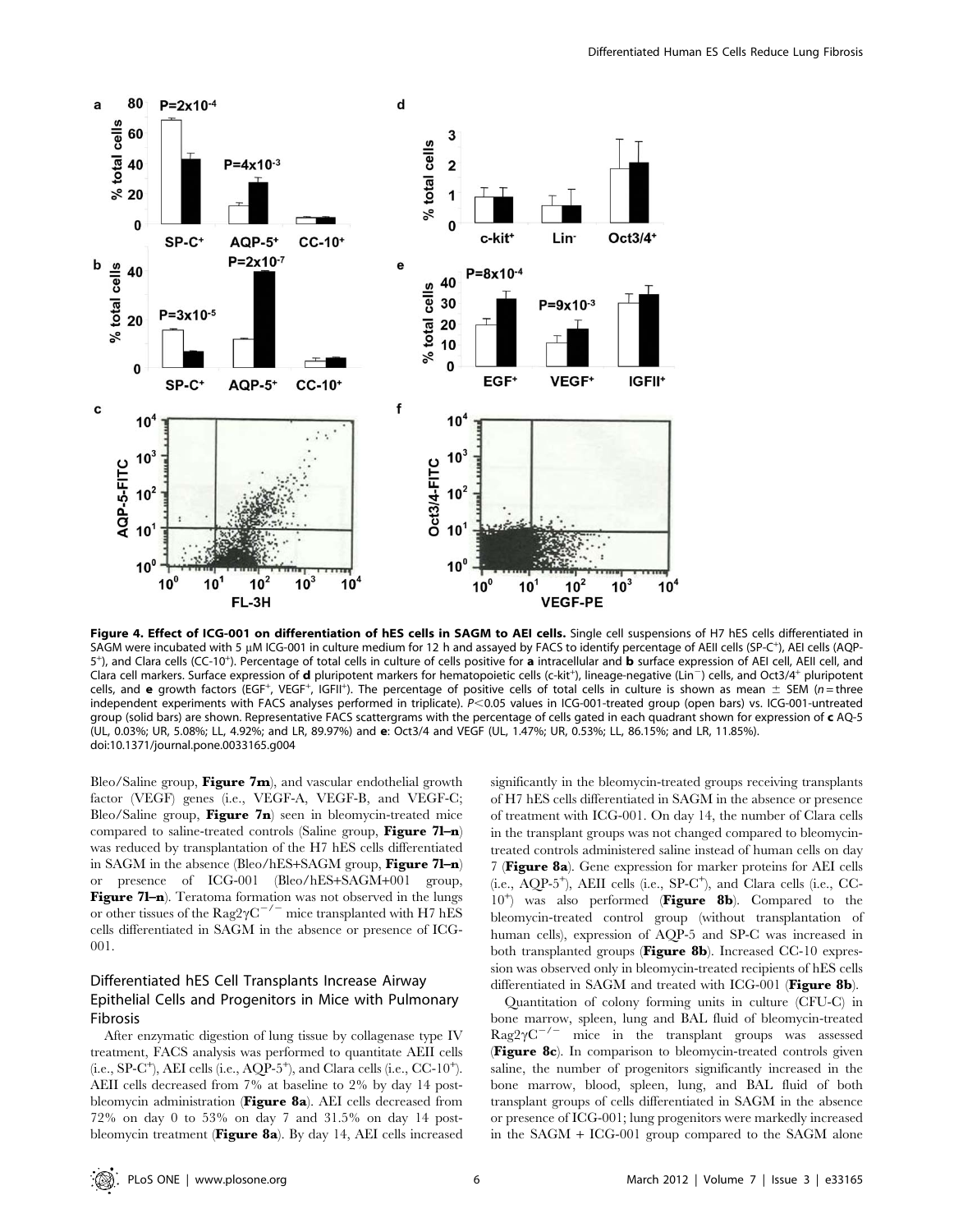

Figure 5. Clonogenic potential progressively declines with increasingly differentiated state of H7 ES cell-derived lung cells. Clonogenic potential was determined in single cell suspensions of undifferentiated H7 ES cells on days 1 and 7 of culture in ES cell medium (i.e., D1ES and D7ES), EBs on day 2 and 4 of culture in EB medium (i.e., D2EB and D4EB), cells from 6 and 12 days of culture in SAGM (i.e., D6SAGM and D12SAGM), and cells from 8 and 12 days in culture in BEGM (i.e., D8BEGM and D12BEGM). Colony forming assays were done with single cell suspensions from each stage in culture and performed in duplicate. Numbers represent colonies counted per 10<sup>5</sup> cells plated in duplicate after 7 days in culture. The results represent counts from 3 independent experiments as mean  $\pm$  SEM. P value $<$ 0.05 was considered significant, compared to colony forming unit (CFU)s from D1ES cells in undifferentiated state. doi:10.1371/journal.pone.0033165.g005

transplant group (Figure 8c). Progenitor number in the peripheral blood of the SAGM  $\pm$  ICG-001 transplant groups was not significantly different from the bleomycin-treated control group administered saline (Figure 8c). In exclusively hematopoietic tissues [i.e., bone marrow and peripheral blood, we detected all of the following: CFU-E (colony-forming unit-erythroid), BFU-E (burst-forming unit-erythroid), CFU-G (colony-forming unit-granulocyte), CFU-M (colony-forming unit-macrophage), CFU-GM (colony-forming unit-granulocyte/macrophage), and CFU-GEMM (colony-forming unit-granulocyte/erythroid/macrophage/megakaryocyte). In lung tissue and BAL fluid, CFU-M and CFU-GM were detected.

## Discussion

This study describes a novel strategy for differentiating hES cells into endodermal lung lineage-specific cells. Alteration of the differentiation medium strikingly modified the pathway of differentiation of EBs into different cell types. Culture of EBs in a commercially available medium used for maintaining primary culture of mature pulmonary alveolar cells SAGM (excluding triiodothyronin and retinoic acid) promoted a predominantly AEII cell phenotype. In contrast, culture in a commercially available BEGM (with tri-iodothyronin and retinoic acid but without BSA) promoted differentiation to predominantly bronchiolar alveolar cell (i.e., Clara cell) phenotype. Lung lineage-specific cell differentiation was achieved in a relatively shorter span of time (22 days) in contrast to other reported lung lineage culture conditions [23]. These culture media, normally used to maintain and grow mature cells, could successfully induce differentiation of pluripotent embryonic stem cells into three types of mature lung lineage-specific non-ciliated cells. Whereas AEI cells and AEII cells are found in the alveolar areas, Clara cells are found in terminal bronchioles. This study demonstrates that from the same clonal population of undifferentiated hES cells, tissue engineering

can be used to skew differentiation into one or another type of functionally competent mature cells and that blocking the  $\beta$ catenin/CBP interaction without interfering with the  $\beta$ -catenin/ p300 interaction by the selective Wnt/ $\beta$ -catenin inhibitor ICG-001 induces induction/differentiation from one differentiated cell type into another.

Ultrastructure of the cells by transmission electron microscopy indicated that AEII cells derived from the hES cells had characteristic lamellar bodies in their cytoplasmic vacuoles and Clara cells had characteristic secretory granules. The undifferentiated H7 cells were cultured not on a feeder of irradiated MEFs as is the usual practice but in a MEF-conditioned media that maintained a pure human cell population to be used in transplantation studies to enable detection of the xenograft in recipient mouse tissue without mouse feeder fibroblast contamination. We observed that the percentage of differentiated AE cells was not as high as 68% when the culture time in EB was shortened and may explain why EBs are an essential intermediate step before pluripotent cells may be induced to differentiate in differentiation medium. The sequential downregulation of the pluripotent markers SSEA-3, SSEA-4, and Oct3/4 indicated that the mechanisms controlling the differentiation process follow a hierarchial order in the process of differentiation, and these proteins may play key roles in deciding the fate of the cell. Oct3/4 is a mammalian transcription factor expressed by early embryo cells and germ cells. It is essential for the identity of the pluripotent founder population in the mammalian embryo and required to sustain stem cell self-renewal [24,25]. Indeed there have been reports that transient over-expression of Oct3/4 leads to massive epithelial hyperplasia that resolves after Oct3/4 expression is switched off, and the expanded pools of tissue-specific progenitor cells differentiate normally [26,27]. The sequence of downregulation of the pluripotent markers before induction of differentiation may be key in endodermal lineage differentiation (Figure 3). SSEA-3 and SSEA-4 are characteristic markers of the H7 cell line that does not express SSEA-1. Both SSEA-3 and SSEA-4 showed a less rapid downregulation while still in the EB medium and percentage positive cells at day 10 are  $\sim 50\%$  of the total population. This may indicate a regulatory mechanism by these proteins that may delay either ectodermal or mesodermal differentiation. TTF-1 (thyroid transcription factor-1) plays an important role in lung development (co-expression of TTF-1 and SP-C and branching morphogenesis in lung. [28,29]. TTF-1 exhibits a similar rapid downregulation by day 10 in EB medium and may also be a necessary signal for endodermal differentiation to follow.

Detailed characterization of the differentiated cells and the kinetic profile of lineage-specific marker upregulation showed that as the ES cells differentiated into AEII cells as indicated by the markedly increased expression of SP-C marker protein for AEII over time in culture, those for AEI cells  $(AQP-5^+)$  and Clara cells (CC-10<sup>+</sup> ), maintained a relatively low expression. It is possible that the cell type found to have been preferentially differentiated may secrete factors suppressing differentiation into another cell type. The decreased clonogenic potential of EBs from their undifferentiated precursors suggests a control mechanism operative during this stage that favors differentiation over proliferation. These results indicate that differentiated cells derived from the hES cells are likely incapable of proliferation on their own once terminally differentiated or their colony forming power may be compromised upon terminal differentiation.

This study demonstrated that ICG-001, a specific inhibitor of the Wnt- $\beta$  catenin pathway induced differentiation of AEII cells to AEI cells, identified by characteristic marker antigens using FACS,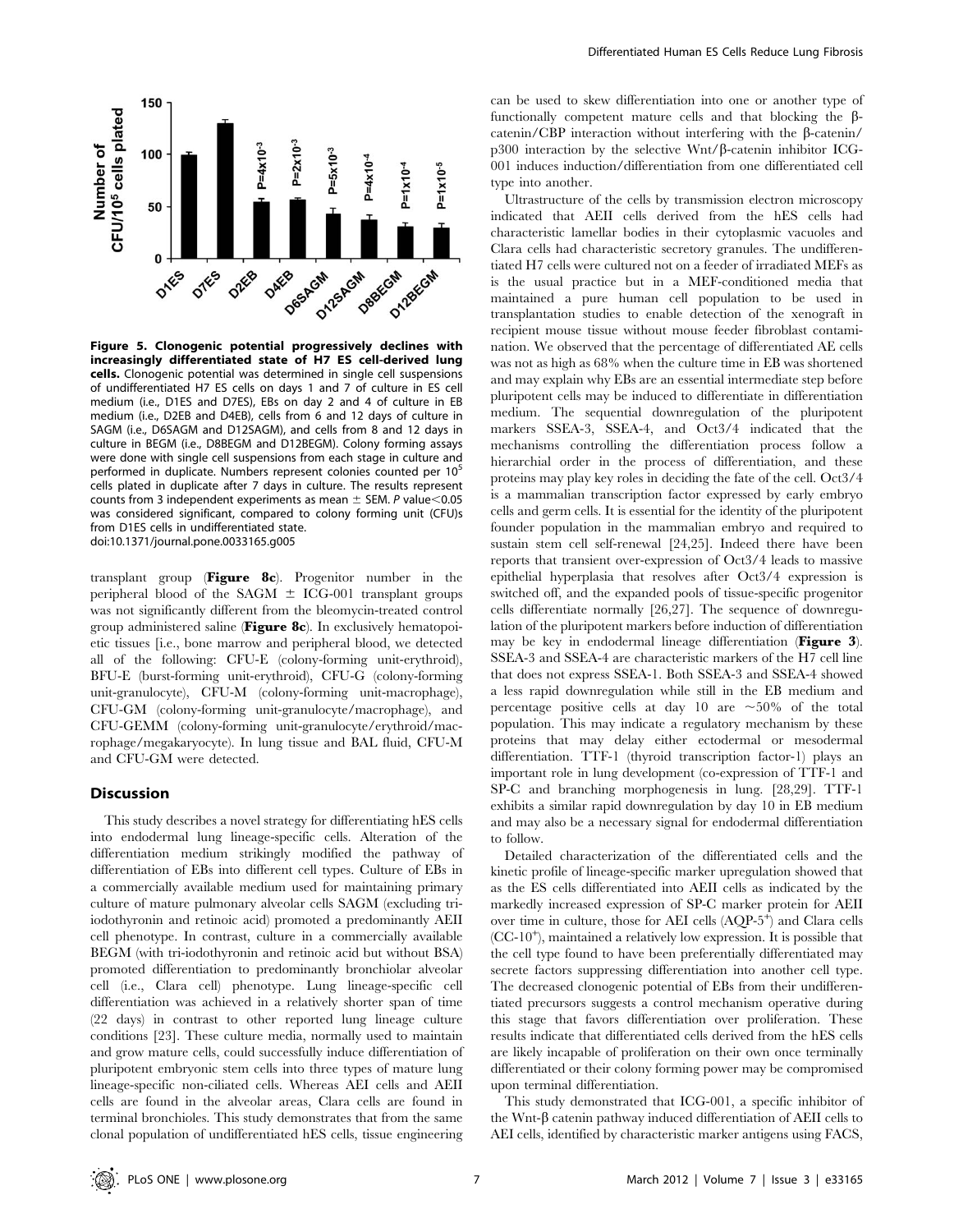

Figure 6. Detection of human cells in lungs of bleomycin-treated mice transplanted with differentiated H7 hES cells. The presence of human cells in the lungs of bleomycin-treated mice transplanted with differentiated H7 hES cells was assessed by a-d DAB immunocytochemistry using anti-human nuclear factor antibody on fresh OCT-fixed cryosections, e-i qPCR of human Alu sequence, and j-m in situ hybridization with human pan-centromeric probe. The following groups of Rag2 $\gamma C^{-/-}$  mice were studied: bleomycin-treated mice administered intratracheally **b**, g, k (10 $\times$  magnification) saline (Bleo/Saline group) or 10<sup>5</sup> H7 hES cells differentiated in SAGM in the c, **h**, I (60 $\times$  magnification) absence (SAGM group) or presence of d, i, m (10 $\times$  magnification) 5 µM ICG-001 (SAGM+ICG-001 group). a, e positive control of H7 hES cells. f, j (60 $\times$  magnification) negative control of mice given only saline intratracheally.  $a-d$  brown reaction indicate human nuclear-specific antibody staining.  $60 \times$  magnification.  $e-i$  qPCR was run using the Alu-specific primer with dissociation curves shown. I and m brown stains indicate DAB-positive pan-centromeric probe reactions. The data are representative of three independent experiments with  $n = 4$  mice per study group in each experiment. doi:10.1371/journal.pone.0033165.g006

IF, and immunocytochemical staining techniques. By our protocol, pluripotent cells were first differentiated to AEII and AEI cells in SAGM and then ICG-001 likely differentiated some of the differentiated AEII cells to AEI cells by a trans-differentiation process. The Wnt/ $\beta$ -catenin or canonical Wnt signaling pathway is characterized by the nuclear accumulation of  $\beta$ -catenin, where it forms a complex with members of the T cell factor (TCF)/ lymphoid enhancer factor-1 (LEF-1) family of transcription factors [reviewed in [30]]. b-catenin subsequently recruits the transcriptional coactivators, Creb-binding protein (CBP) or p300 [31,32]. Despite the fact that they are highly homologous, recent investigations demonstrate that  $\beta$ -catenin/CBP and  $\beta$ -catenin/ p300 transcriptional complexes regulate unique subsets of genes. Further, a switch from  $\beta$ -catenin/CBP to  $\beta$ -catenin/p300-driven transcription is associated with the initiation of differentiation [15,16,33]. Wnt/ $\beta$ -catenin signaling promotes self-renewal in a variety of tissue stem cells, including neuronal stem cells and hematopoeitic stem cells [34]. However, activation of the Wnt/ $\beta$ catenin pathway can either promote or inhibit differentiation depending on the experimental circumstances [35–37]. To explain these dichotomous activities of Wnt signaling, recent data indicate that  $\beta$ -catenin/CBP-driven transcription is critical for proliferation without differentiation (e.g., in both normal and cancer stem/

progenitor cells); whereas a switch to  $\beta$ -catenin/p300-mediated gene expression is an essential first step in initiating normal cellular differentiation [15,16,22,33]. Since we found recently ICG-001 to reverse fibrosis in a bleomycin-induced lung fibrosis model in mice [21], we examined its effect on hES cell differentiation. Surprisingly, ICG-001 reduced the 68% (SP-C<sup>+</sup>) AEII cells in the heterogeneous cell population in SAGM to 42.5% with a simultaneous increase of the percentage of AQP-5<sup>+</sup> AEI cells from 12% to 27% by intracellular staining (Figure 4a). In BEGM, the AEII population decreased from 19% to 5%, whereas AEI cells increased from 5% to 17% (Figure S3a). Of note, the Clara cell percentage remained unaltered by ICG-001 in both SAGM (Figure 4a) and BEGM (Figure S3a). These results indicate that ICG-001 induces differentiation of AEII cells to AEI cells.

We used a mouse transplantation model of bleomycin-induced lung fibrosis to test whether the lung epithelial cells derived from the hES cells would home to the injured airways and ameliorate pulmonary fibrosis.  $\text{Rag2yC}^{-/-}$  mice were chosen as recipients as they were found to be ideal candidates for xenograft transplantation and they were further sub-lethally irradiated to decrease the participation of the recipient's own progenitor population either in the lung itself or from bone marrow or from other adult tissues and also to reduce the probability of a graft rejection. Differentiation of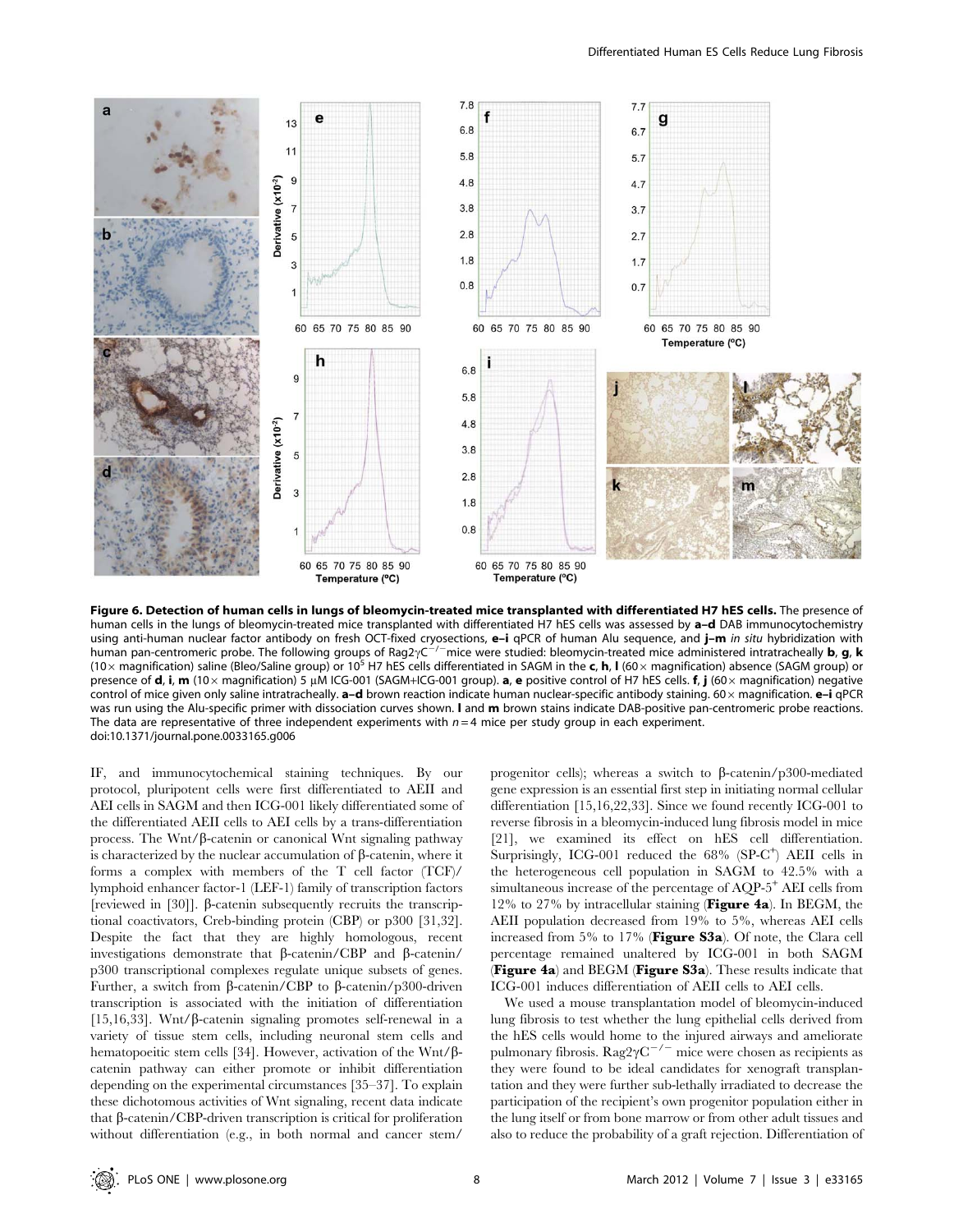

Figure 7. Reversal of lung inflammation and fibrosis by intratracheal transplantation of differentiated hES cells. Transplant groups consisted of a, e, i–n saline-treated control Rag2 $\gamma$ C<sup>-/-</sup> mice (Saline group), c, g, i–n bleomycin-treated Rag2 $\gamma$ C<sup>-/-</sup> mice administered saline (Bleo/ Saline group), and bleomycin-treated Rag2 $\gamma$ C $^{-7}$  mice transplanted with 10<sup>5</sup> H7 hES cells differentiated in SAGM in the either the c, g, i–n absence (Bleo/hES+SAGM group), or d, h, i-n presence of 5 µM ICG-001 (Bleo/hES+SAGM+ICG-001 group) were stained with either a-d Masson's trichrome or **e−h** Picro Sirius red staining for collagen. 60×magnification. **i** shows BAL fluid cell counts for macrophages (solid bars), lymphocytes (hatched bars),<br>and neutrophils (open bars) and **j** total soluble collagen/lung mea following genes: k collagen genes 1a2, 3a1, and 6a1 [Col 1a2 (white bars), Col 3a1 (black bars), Col 6a1 (gray bars)], I [TGF $\beta_1$  (white bars), TGF $\beta_2$ (black bars), and TGF $\beta_3$  (grey bars)], m FGF [FGF-1 (white bars) and FGF-2 (black bars)], and n VEGF [VEGF-A (white bars), VEGF-B (black bars), and VEGF-C (gray bars)]. P<0.05 values compared to bleomycin-treated control group administered saline are shown. Three independent experiments were performed with  $n = 4$  mice per study group in each experiment. **i** BAL fluid counts and  $k-n$  qPCR data were performed in duplicate, and **j** collagen levels were measured in triplicate. doi:10.1371/journal.pone.0033165.g007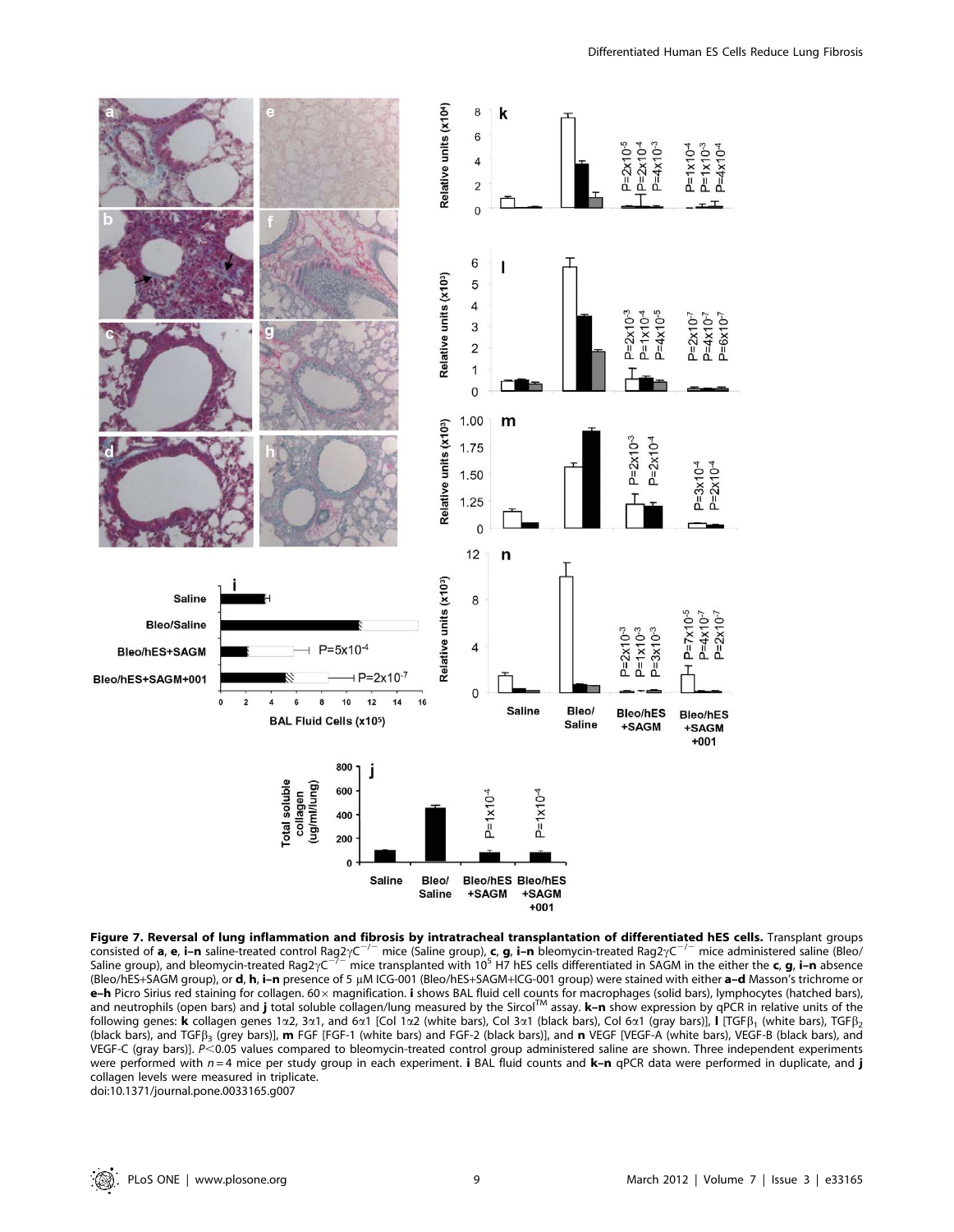

Figure 8. Effect of differentiated H7 hES cells on airway epithelial cells and progenitors in bleomycin-treated mice. Lungs of control (saline-treated) Rag2 $\gamma$ C<sup>-/-</sup> mice (Saline group), bleomycin-treated Rag2 $\gamma$ C<sup>-/-</sup> mice administered saline (Bleo/Saline group), and bleomycin-treated Rag2 $\gamma$ C<sup>-/-</sup> mice transplanted with 10<sup>5</sup> H7 hES cells differentiated in SAGM in the either the absence (Bleo/hES+SAGM group), or presence of 5 µM ICG-001 (Bleo/hES+SAGM+ICG-001 group) underwent a FACS or b qPCR analyses for expression of AQP-5, SP-C, and CC-10 markers of AEI cells, AEII cells, and Clara cells respectively. a Percent positive cells in lung tissues digested by collagenase type IV treatment for FACS analysis of alveolar epithelial cells  $\pm$  SEM. n = 4 per group. \*P value<0.05 compared to d 14 bleomycin-treated non-transplanted mouse lung. Symbols used are: CC-10 (solid bars), AQP-5 (open bars), and SP-C (hatched bars). b Lung tissue was homogenized, total RNA extracted, and mRNA expression for AQ-5, SP-C, and CC-10 detected by qPCR as calculated by relative index of Ct values normalized to GAPDH by qPCR and shown as relative units. P<0.05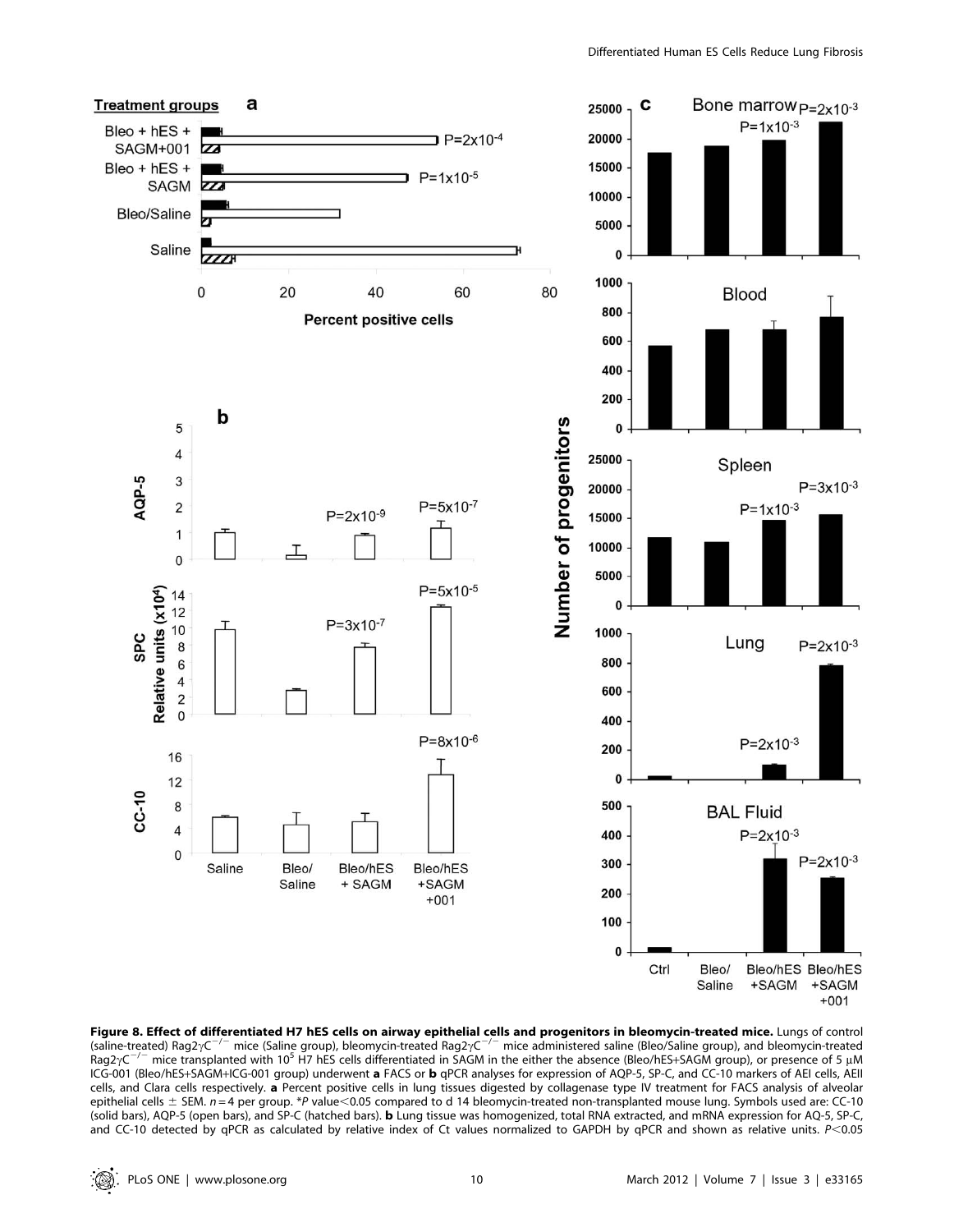compared to bleomycin-treated non-transplanted lung values are shown. c To quantitate hematopoietic progenitors, CFU-C were counted after culture in semi-solid methylcellulose from bone marrow, blood, spleen, lung, and BAL fluid obtained from the study groups. 7 days after culture, the number of bone marrow cell CFU-C was expressed as total number of cells derived per femur, blood CFU-C per 1 ml of plated heparinized whole blood, and spleen CFU-C per spleen. 14 days after culture, lung parenchymal and BAL fluid cell CFU-C were calculated as per single lung. CFU-C was performed in duplicate in three independent experiments with  $n = 4$  mice per study group in each experiment; CFU-C are expressed as mean  $\pm$  SEM with  $P<0.05$  compared to the Bleo/Saline group shown. doi:10.1371/journal.pone.0033165.g008

the hES cells in SAGM led to an increase in the number of hematopoietic progenitors (i.e. BFU-E, CFU-E, CFU-G, CFU-M, CFU-GM, and CFU-GEMM) in all compartments (i.e., bone marrow, spleen, lung, and BAL fluid) except blood ex vivo. We detected CFU in various tissue compartments from the bleomycintreated mice administered the lung-lineage differentiated hES cell transplants. Specifically, hematopoietic-like colonies were detected in bone marrow and blood and both epithelioid-like and hematopoietic-like colonies were detected in the tissues of the lung and BAL fluid of transplant recipients (Figure 8). The fact that they were able to grow colonies in methylcellulose indicates that they are progenitors. Treatment with ICG-001 led to a further marked increase in progenitors in the lungs. Since transplanted mice were not exposed to ICG-001 in vivo, this suggests that in vitro modification of the cells led to a persistent influence on progenitor number in widespread organs. We hypothesize that homed hES cell-derived lung epithelial cell lineage-specific cells may either influence the local cells to proliferate at a higher rate or by a paracrine effect to modulate the secretion of key growth factors and stromal components that favor a) regeneration of lost functional tissue and b) increased turnover of ECM proteins that are hallmarks of a profibrotic process. This was indicated by RT-PCR analyses showing significant reduction in ECM (i.e., collagen and fibronectin) and profibrotic (i.e., TGF $\beta$ , FGF, and VEGF) genes in the lungs of bleomycin-treated mice transplanted with hES cells differentiated in SAGM in either the absence or presence of ICG-001.

Previous engraftment studies in the lungs and other organs have shown that extraneously administered cells have the capacity to home to and expedite the repair process during injury [23,38–42]. Studies with ciliated cells in pulse chase experiments have shown that ciliated cells transiently change their morphology but do not proliferate or trans-differentiate in response to lung injury as part of the repair process [43]. Non-ciliated pulmonary lineage-specific cells however, show both proliferation and trans-differentiation but not alteration in morphology. Our study corroborates this recent finding. Since this was a short-term engraftment experiment and the cells had only a week to home and engraft, true engraftment into lung tissue may not have occurred. Alternatively, the differentiated human cells homing to the foci of injury and fibrosis, mainly in the smaller airways may have fused with local cells there. This homing of cells to the foci of injury in the small airways was associated with down-modulation of the composite profibrotic phenotype in the injured lung. No teratoma formation in the transplanted tissue was observed.

In summary, using a xenograft transplantation model, we have demonstrated that differentiated lung cells derived from hES cells can reverse fibrosis by homing to airways. The engrafted cells may reduce fibrosis either by directly replacing fibrotic tissue or indirectly by paracrine secretion of factors that reduce deposition of collagen and other ECM components. This engraftment was also associated with increased levels of AEI and AEII cells and progenitors in the lungs. The data suggest that there are circulating progenitors of both hematopoietic and non-hematopoietic origin that have been mobilized from their respective niches in bone marrow or adult tissue (e.g., splenic lymphoid tissue

or the lung) that home to the injured lung via the systemic and pulmonary circulation. These studies are an important step toward development of cell-based therapy to potentially replenish damaged tissue in acute or chronic lung injury.

## Materials and Methods

#### Ethics Statement

All animal work was conducted according to relevant national and international guidelines as approved by the University of Washington Institutional Animal Care and Use Committee (IACUC) under Protocol Number 2164-04.

#### Expansion of H7 hES Cells

NIH approved (NIH code WA07) undifferentiated hES cell line H7 was obtained from WiCell Research Institute (Madison, WI) [44], and cells from passage 25 to 35 were used. For propagation of the H7 cells in undifferentiated state, the ES cells were initially grown on primary mouse embryonic fibroblast (MEF) feeder cells prepared from timed pregnant CF-1 female mice (day 13.5 of gestation) that had been  $\gamma$ -irradiated with 3000 rads for 5 min, and then directly in conditioned medium in which the above  $\gamma$ irradiated MEF cells were cultured to ensure purity of human cells and progressively eliminate any mouse feeders from the cultures. The medium contained Dulbecco's Modified Essential Medium (DMEM), 10% heat-inactivated fetal bovine serum (FBS), and 2 mM L-glutamine as described previously [45]. The hES cells were cultured in ES medium [i.e., knockout (KO) DMEM supplemented with 20% knock-out serum replacement (KOSR; Invitrogen, Carlsbad, CA), 1 mM sodium pyruvate, 0.1 mM 2bmercaptoethanol (ME) (Sigma-Aldrich Corporation, St Louis, MO), 0.1 mM minimum essential media (MEM), 1% nonessential amino acids (NEAA; Mediatech, Herndon,VA), 1 mM L-glutamine, and 2 ng/ml basic fibroblast growth factor (bFGF) (R&D Systems, Minneapolis, MN). For cell culture, 6-well  $10 \text{ cm}^2$  tissue culture plates, coated with 0.1% gelatin were used, and all cultures were done in a humidified 5%  $CO<sub>2</sub>$  incubator at 37°C. The protocol for induction of alveolar epithelial differentiation of hES cells was adapted from established methods [17,19,46], as shown in Figure 1a.

#### Embryoid Body Formation

On the day of passage, hES cell colonies were inspected, and only hES cell cultures containing colonies with well-defined boundaries and minimum differentiation were used. Undifferentiated hES cells were treated with 1.2 U/ml dispase (Invitrogen) dissolved in  $Ca^{2+}$ - and  $Mg^{2+}$ -free phosphate-buffered saline (PBS; Mediatech) supplemented with 10% ES cell-qualified fetal bovine serum (FBS; Invitrogen) at 37°C until the hES cell colonies nearly detached from the plates. Colonies were then washed off the plates, washed twice in ES cell medium without bFGF, and resuspended in EB medium [i.e., KO DMEM, 20% KOSR, 20% non-heat-inactivated fetal calf serum, 1% NEAA, 1 mM Lglutamine, and 0.1 mM 2β-ME]. Cells were transferred to Corning 6-well ultra-low attachment plates (Corning Inc. Life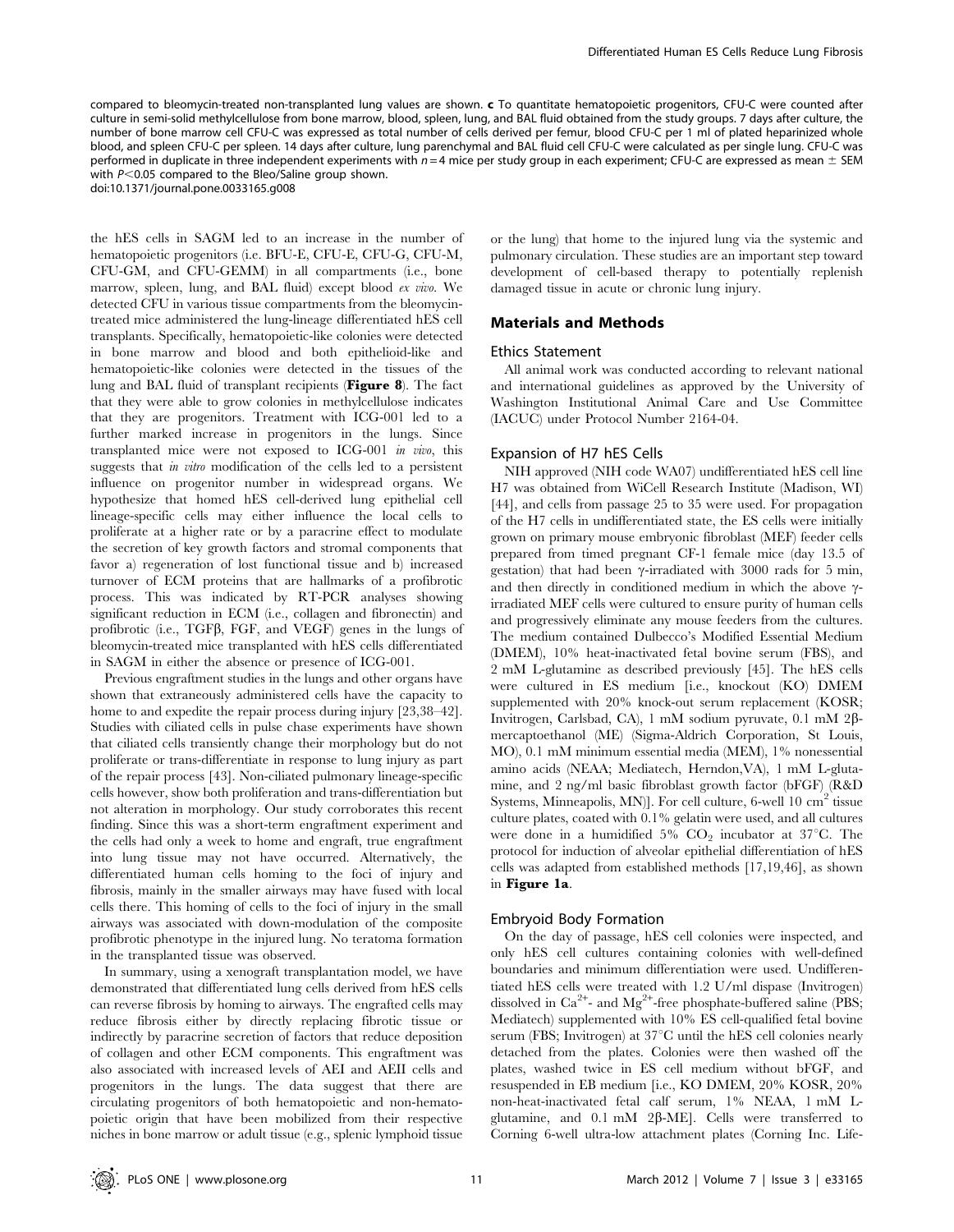sciences, Lowell, MA) and grown for 4 days in suspension culture in ultra-low attachment plates.

#### Generation of Non-ciliated Pulmonary Epithelial Cells

Two different culture media were employed to generate nonciliated pulmonary epithelial cells. EBs were transferred to adherent culture in 0.1% gelatin-coated tissue culture plates by limited dispase digestion. One group of EBs was cultured for 12 days in small airways growth medium (SAGM) [i.e., Clonetics small airways basal medium (Cambrex Bioscience, Walkersville, MD), bovine pituitary extract 30 ug/ml, insulin 5 ug/ml, hydrocortisone 0.5 ug/ml, gentamycin sulfate-amphotericin B 0.5  $\mu$ g/ml, bovine serum albumin 0.5 mg/ml, transferrin 10  $\mu$ g/ ml, epinephrine 0.5  $\mu$ g/ml, and recombinant human epidermal growth factor (rh EGF) 0.5 ng/ml] refreshing media every other day. Retinoic acid 0.1 ng/ml and triiodothyronine (6.5 ng/ml) were excluded from SABM following Ali et al. [17]. From the day 12 culture in SAGM, alveolar epithelial cells were flow sorted based on surface expression of SP-C and AQP-5. The  $>90\%$  SP- $C^+$  and AQP-5<sup>+</sup> flow-sorted cells were grown in the SAGM medium for 4 more days.

A second group consisted of EBs cultured in bronchiolar epithelial growth medium (BEGM) [i.e., Clonetics bronchiolar epithelial basal medium (Cambrex Bioscience), bovine pituitary extract 30  $\mu$ g/ml, insulin 5  $\mu$ g/ml, hydrocortisone 0.5  $\mu$ g/ml, gentamycin sulfate-amphotericin B  $0.5 \mu g/ml$ , retinoic acid 0.1 ng/ml, transferrin 10  $\mu$ g/ml, triiodothyronine 6.5 ng/ml, epinephrine  $0.5 \mu g/ml$ , and rh EGF  $0.5 \mu g/ml$  and fed similarly every other day with fresh medium.

#### Phenotypic Analysis of Cells

Immunostaining was performed using specific antibodies conjugated to various fluorochromes such as fluorescein isothiocyanate (FITC), phycoerythrin (PE), allophycocyanin (APC), peridinin chlorophyll protein (PerCP-Cy5.5), and CyChrome (PE-Cy5 and PE-Cy7). The following BD Biosciences Pharmingen (San Diego, CA) antibodies were used for cell surface staining: APC-conjugated CD45 (30F-11), FITC-conjugated CD3 (145- 2C11), PE-Cy5-conjugated B220 (RA3-6B2), APC-conjugated GR-1 (RB6-8C5), PE-conjugated Mac1 (M1/70), FITC-conjugated Sca-1, and PE-Cy7-conjugated CD117 (c-kit). PE-Cy5 conjugated F4/80 [Cl: A3-1 (F4/80)] was obtained from Serotec Ltd., Oxford, UK. Purified antibodies (clone number/catalog number/antibody type/concentration) to the following mouse antigens were obtained from Santa Cruz Biotechnology (Santa Cruz, CA): SSEA-3 (631/sc-21703/rat monoclonal IgM/200 mg/ ml), SSEA-4 (813-70/sc-21704/mouse monoclonal  $IgG_3/200 \mu g$ / ml), Oct-3/4 (H-134/sc-7705/goat polyclonal IgG/200  $\mu$ g/ml), SP-C  $(C-19/\text{sc}-7705/\text{goat}$  polyclonal IgG/200  $\mu$ g/ml), SP-D  $(245-01/\text{sc}-59695/\text{mouse monoclonal IgG}_1/100 \text{ µg/ml})$ , AQP-1 (L-19/sc-9878/goat polyclonal IgG/200 mg/ml), AQP-5 (G-19/ sc-9890/goat polyclonal IgG/200 μg/ml), CC-10 (S-20/sc-9773/ goat polyclonal IgG/200 mg/ml), EGF (C-20/sc-1341/goat polyclonal IgG/200 mg/ml, VEGF (P-20/sc-1836/goat polyclonal IgG/200  $\mu$ g/ml), TTF-1 (G-17/sc-12524/goat polyclonal IgG/ 200 mg/ml), CD31 [i.e., platelet endothelial cell adhesion molecule (PECAM-1); V-16/sc-31045/goat polyclonal IgG/ 200  $\mu$ g/ml], and goat anti-mouse IgG<sub>3</sub>-FITC (sc-2081/preadsorbed, affinity-purified secondary antibody raised in goat against mouse  $IgG_3$  and conjugated to FITC/400  $\mu$ g/ml). Irrelevant isotype-matched antibodies were used as controls. FITC-conjugated donkey anti-goat or goat anti-rabbit secondary antibodies were used following incubation with the primary antibodies. In situ immunostaining with specific FITC- or PE-

conjugated antibodies (and DAPI counterstaining the nuclei of the cells) or ABC staining (DAKO) was done following the manufacturer's protocol. 106 cells were taken per sample in 50 µl cell suspension in ice cold PBS  $(1\times)$ ;  $10^5$  events were recorded per sort.

For simultaneous surface and intracellular staining, cell-surface antigens were stained as follows:  $1 \mu l$  conjugated antibody/ $10^6$ cells in suspension culture for 30 min on ice. After thorough washing, cells were fixed in 4% paraformaldehyde in PBS by vortexing, and incubated at room temperature (RT) for 20 min followed by permeabilization in either 0.1% Tween-20 or 0.25% Triton-X. Intracellular staining was performed with readouts made on a FACScalibur. Different conjugates with widely separated excitation spectral range were used for separating the surface vs. intracellular probes (e.g., PE vs. FITC, FITC vs. APC, APC vs. PE, or APC vs. Cyc-PE).

Cell suspension of  $10^6$  cells per microfuge tube was prepared per sample and staining was done by a single step with a master mix of fluorochrome-conjugated monoclonal antibodies or in some cases where the primary antibody was not available in a directly fluorochrome-conjugated form, in two steps of primary unlabeled antibody followed by cross reactive fluorochrome-conjugated specific secondary antibody at  $4^{\circ}C$  for 30 min followed by rigorous washing (twice) with ice cold PBS. The stained cell preparation was finally resuspended in 50 ul PBS (with 1% bovine serum albumin) and read by FACSCalibur (BD Immunocytometry Systems, San Jose, CA) by using the CELLQuest program. Cells were viewed at first keeping at Side Scatter (SSC; X-axis) and Forward Scatter (FSC; Y-axis) and dead cells gated out by annexin V staining.  $CD45$ <sup> $-$ </sup> cells were then gated out to preempt any blood cells in the lungs, and  $10^5$  events were recorded per sample. The unstained axis was FL-3H. In undifferentiated H7 cells, single staining with each antibody was done for TTF-1, Oct3/4, SSEA-3, and SSEA-4. Data from three independent experiments with each sample sorted in triplicate were pooled, and mean  $\pm$  SEM reported.

## Cell Viability

Viable cells were measured by propidium iodide exclusion using flow cytometry and trypan blue dye exclusion by light microscopy.

## Clonogenic Growth of Cells Derived from hES Cells

To quantitate committed progenitors, CFU-C assays were performed using methylcellulose semisolid media (Stemgenix, Amherst, NY) supplemented with an additional 50 ng of stem cell factor per ml (Peprotech, Rocky Hill, NJ) to promote growth of hematopoietic progenitors. Next,  $0.01 \times 10^6$  cells from lung were plated on duplicate 35-mm culture dishes and incubated at  $37^{\circ}$ C in a 5%  $CO<sub>2</sub>$ -95% air mixture in a humidified chamber for 7 days. Colonies generated by that time were counted using a dissecting microscope, and all colony types (i.e., BFU-E, CFU-E, CFU-G, CFU-GEMM, CFU-GM, and CFU-M) were pooled and reported as total CFU-C. Aliquots of  $1-10\times10^4$  cells were plated per 1 ml of semisolid methylcellulose (CFU-lite with Epo, Miltenyi Biotech, or complete human methycellulose medium, Stem Cell Technologies, Vancouver, BC, Canada). CFU-C frequency was scored morphologically after 10 to 14 days in culture at  $37^{\circ}$ C,  $5\%$  CO<sub>2</sub>, in a humidified incubator.

# Mouse Model of Pulmonary Fibrosis and Transplantation of Differentiated H7 hES Cells

Rag2 $\gamma$ C double KO mice (Ra $\gamma$ 2 $\gamma$ C<sup>-/-</sup>) from Taconic (Hudson, NY) [47] were housed under specific pathogen-free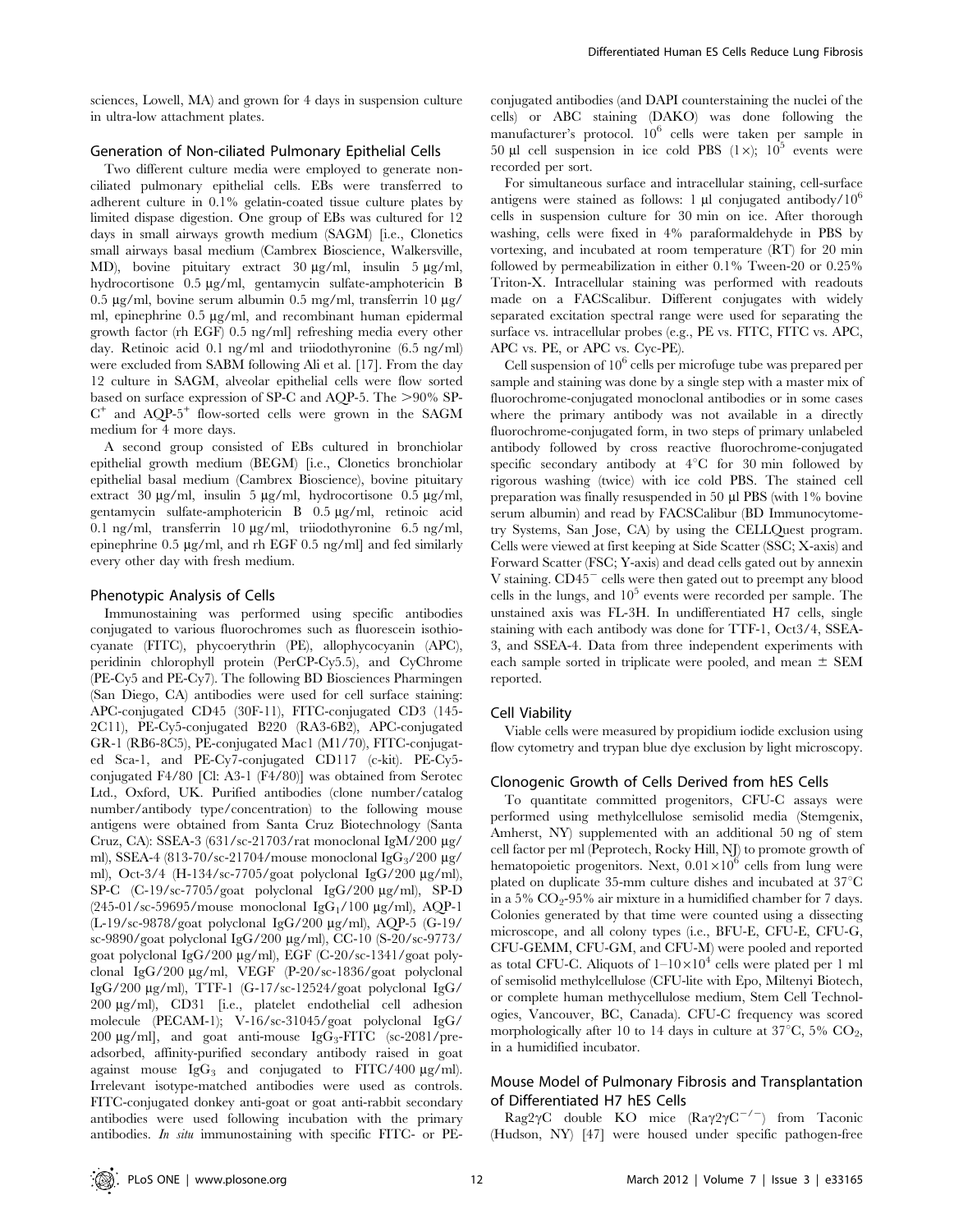conditions. A single intratracheal dose of 0.075 U/ml of bleomycin in 40  $\mu$ l saline was administered (day 0). On day 7 after bleomycin treatment, mice were irradiated sub-lethally (300R) prior to transplant to minimize the possibility of graft rejection and then transplanted with  $10<sup>5</sup>$  differentiated hES cells intratracheally in a 50 µl volume. Transplant groups consisted of cells from day 12 in culture with SAGM alone (Bleo/hES+SAGM group) or with treatment of 5  $\mu$ M ICG-001 for 6 h at 37°C (Bleo/ hES+SAGM+ICG-001 group). Before transplantation, cells were incubated for 30 min at  $37^{\circ}$ C with a pro-survival cocktail composed of 10 mM ZVAD-FMK (Promega, Madison, WI), 50 nM Bcl-XL BH4 (Transduction Laboratories, Lexington, KY),  $0.2 \mu M$  cyclosporine A (Sigma-Aldrich Corporation), 100 ng/ml recombinant mouse insulin-like growth factor-1 (IGF-1, Santa Cruz Biotechnologies), and 50  $\mu$ M of the KATP channel opener pinacidil (Sigma-Aldrich Corporation) [48,49]. The cells were heat-shocked for 30 min at  $42^{\circ}$ C in a water bath followed by return to  $37^{\circ}$ C before transplantation. The pro-survival cocktail was not included in the injectate. Control groups consisted of mice treated intratracheally (50 ml) with either saline (Saline group) or bleomycin (Bleo/Saline group) on day 0 and saline on day 7.

Mice were sacrificed on day 14 with the total number of cells and CFU-C in bone marrow, spleen, blood, lungs, and bronchoalveolar lavage (BAL) fluid determined. Both femurs were flushed to obtain bone marrow. After intraorbital bleeding, blood counts were extrapolated to a total volume of 2 ml (i.e., total blood volume in 20 gm mouse). Parenchymal cells of a single lung were obtained by enzymatic digestion with 0.1% collagenase type IV for 60 min at  $37^{\circ}$ C. Cell subsets in BAL fluid (i.e., macrophages, lymphocytes, and neutrophils as a percentage of total leukocytes) were quantitated by monoclonal antibodies conjugated with fluorochromes gated as  $CD45^+$  cells in FACScan. Analysis of single cell suspensions of cell populations was done by enzymatic digestion with 0.1% collagenase type IV for 60 min at  $37^{\circ}$ C for detachment from lung tissue, followed by cell counting in Coulter counter and cell subset identification and quantitation by flow cytometry. Lung tissue was extracted for total RNA for qPCR and sections obtained for histochemistry/immunocytochemistry.

# Analysis of Colony Forming Units in Tissue Compartments

The number of bone marrow CFU-C counted 7 days after culture in semi-solid methylcellulose supplemented with 50 ng/ml stem cell factor was calculated as per single femur. Typically 50,000 cells were plated per ml. The number of blood CFU-C grown in semi-solid methylcellulose medium for 7 days was determined per ml of plated heparinized whole blood. The number of splenic CFU-C grown after 7 days in methylcellulose with 500,000 splenocytes plated was extrapolated to total number of splenocytes in one spleen. The number of CFU-C grown after 14 days of culture in semi-solid methylcellulose medium plated with  $1\times10^{6}$  cells from dispase-digested mouse lung was calculated on total number of cells obtained from a single lung. The number of CFU-C grown after 14 days of culture in semi-solid methylcellulose medium plated with  $1\times10^{6}$  BAL fluid cells was calculated on the total number of cells obtained from BAL fluid from a single lung. The cells were derived from  $\text{Rag2}\gamma\text{C}$  double knockout mice that were sub-lethally irradiated prior to xenograft transplantation with human H7 cells. Thus, progenitor numbers were lower than expected because a) the recipients were severely immunocompromised, b) they were irradiated already depleting progenitor reservoir in their tissues, and c) the 1 week period of homing and engraftment allowed in the experiment was very short to reduce the possibility of teratoma formation. Cells were counted

on a Leica DMIL inverted microscope  $(10\times)$  and photographed with a Canon Power Shot S50 digital camera; at least 40-cell colonies were considered.

# RNA Isolation

Total RNA was extracted from cultured cells  $(<500/sample$ ) by PicoPure RNA isolation kit (Arcturus, Mountain View, CA). For isolation of total lung RNA, 600 µl of lysing buffer was added to disrupted lung tissue in a 1.5-ml microfuge tube, and lysate was loaded onto a QIAshredder column and centrifuged for 2 min at 13,000 rpm. The homogenized lysate was then mixed with 600 µl of 70% ethanol and applied to an RNeasy mini spin (QIAGEN Inc, Valencia, Calif) column for centrifugation for 15 sec at 13,000 rpm. Next, 700 µl of buffer RW1 and buffer RPE was added and centrifuged sequentially for washing twice. Then, 60  $\mu$ l of ribonuclease-free water was used to elute total RNA from the RNeasy mini spin column. All total RNA used in the experiments was pure as determined by the ratio of absorbance (A) at 260 vs. 280 nm (A260/A280 ratio  $>1.9$ ) and stored at  $-80^{\circ}$ C.

#### qPCR Analysis

cDNA was made using Superscript III system from Invitrogen and qPCR performed. For qPCR performed in duplicate tubes, the PCR reaction solution contained  $0.5 \mu$ g of total RNA, 6 mM magnesium chloride, and  $0.5 \mu M$  of each primer (primer oligonucleotide sequences shown are in Table S1 in the online supporting information. Other components in the reverse transcriptase PCR master mix included buffer, enzyme, SYBR Green I, and deoxyribonucleotide triphosphate. For reverse transcription, the  $20 \mu l$  of reaction capillaries were incubated at  $50^{\circ}$ C for 2 min followed by denaturation at  $95^{\circ}$ C for 10 min. PCR by initial denaturation at  $95^{\circ}$ C for 15 sec was followed by annealing at  $60^{\circ}$ C for 1 min, repeated 45 cycles. Finally, a melting curve analysis was performed by following the final cycle with incubation at 95 $\mathrm{^{\circ}C}$  for 15 sec, 60 $\mathrm{^{\circ}C}$  for 15 sec, and 95 $\mathrm{^{\circ}C}$  for 15 sec. Negative control samples for the qPCR analysis that contained all reaction components except RNA, were performed simultaneously to determine when the nonspecific exponential amplification cycle number was reached. Primers were synthesized by the University of Washington Biochemistry services using Primer Express software. qPCR was performed by the comparative Ct method with SYBR Green PCR core reagents (Applied Biosystems, Foster City, CA) and analyzed using Applied Biosystems 7900HT Real-Time PCR System software SDS 2.2.1.

## Analysis of Collagen Content in Lung

Masson's trichrome and Sirius red stains were used to detect collagen deposition in the lungs [50]. Total amount soluble collagen in the lung was determined as the mean of triplicate tubes for each sample by the Sircol<sup>TM</sup> quantitative dye-binding collagen assay (Biocolor Ltd., Newtownabbey, Northern Ireland, UK) [50].

## Detection of Human Cells in Mouse Lung

Three methods were employed to detect engrafted derived cells in mouse lung: 1) detection of Alu sequence in transplanted mouse lung RNA was performed by qPCR, using the following primers: GTCAGGAGATCGAGACCATCCC (forward sequence) and TCCTGCCTCAGCCTCCCAAG (reverse sequence), Alu elements are specific to the human genome and are present at  $\sim$ 1 million copies/diploid sequence, making them a sensitive indicator of human cell content. 2) Immunocytochemistry was performed using a mouse anti-human nuclei  $IgG<sub>1</sub>$  monoclonal antibody (clone 235-1, catalog number: MAB1281; Millipore Corporation,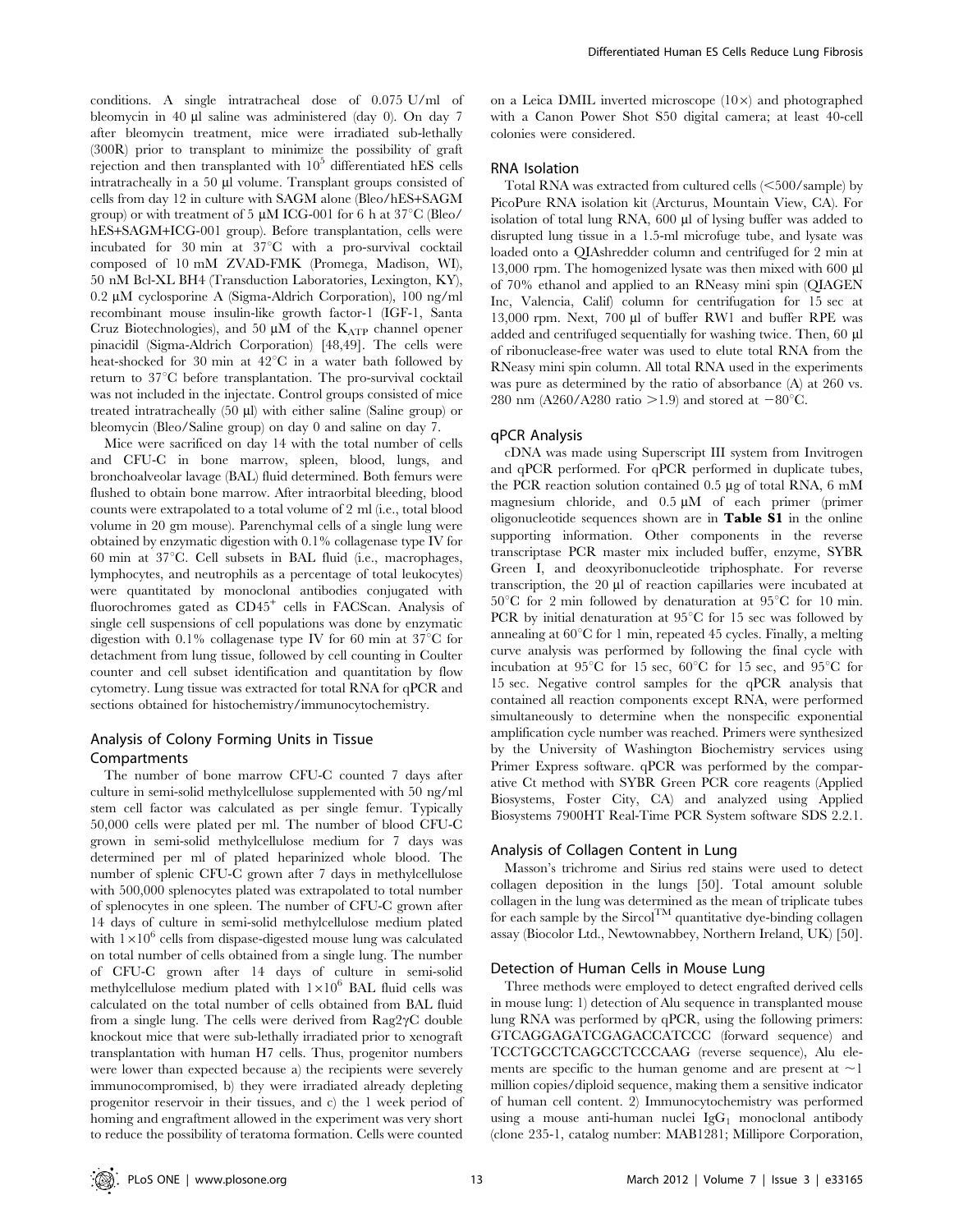Billerica, MA) that stains nuclei of all human cell types giving a diffuse nuclear pattern with no reactivity against mouse in immunohistochemistry. 5  $\mu$ m thick sections of 2% paraformaldehyde-fixed OCT-embedded frozen lung tissue were blocked with goat serum at RT for 1 h followed by incubation with the antihuman nuclei antibody overnight at 4°C. After washing in PBS and incubation with secondary goat anti-mouse antibody for 1 h at RT, ABC staining (Vector Laboratories Inc.) was performed following the manufacturer's protocol; and 3) in situ hybridization in mouse transplanted lung sections with human-specific pancentromeric probe was performed in 8  $\mu$ m thick, methyl carnoyfixed paraffin-embedded lung sections following the protocol described previously [48].

#### Immunohistochemistry

For immunohistochemistry with non-conjugated antibodies, paraffin-embedded lung tissue was deparaffined in xylene, and rehydrated in 100% and 95% ethyl alcohol. Endogenous peroxidase was quenched in methanol with 0.3%–3% hydrogen peroxide for 30 min at RT. Blocking was done for 1 h at RT in PBS containing  $Ca^{2+}$  and  $Mg^{2+}$  with 1.5% non-immune serum of the species in which the secondary antibody was made. The primary antibody was incubated for 1 h at RT followed by 3 washes in PBS at RT. The secondary antibody was applied and incubated. ABC staining (Vector Laboratories Inc, Burlingame, CA) was performed following the manufacturer's protocol.

#### Immunofluorescence Microscopy

Photographs were taken with a Leica DMIL inverted microscope (Leica Microsystems GmbH, Wetzlar, Germany) and a Zeiss ApoTome (Carl Zeiss Microimaging GmbH, Göttingen, Germany). IF photographs were taken with a Zeiss Axiovert 200 M microscope and Axiocam MRm and merged using Axiovision 4.6 software.

#### Transmission electron microscopy

For transmission electron microscopy, the cells were fixed with warm  $\frac{1}{2}$  Karnovsky's fixative (1:1 with buffer) after removal of the culture medium and washed with 0.1 M cacodylate buffer for 10 min. After the fixative was removed, the sections were incubated in pure fixative for 30–60 min. The cells were gently scraped using a standard Sarstedt cell scraper, and placed into Eppendorf tubes and spun down at 1500 rpm for 5 min. After addition of new fixative, the cells were resuspended and stored at  $4^{\circ}$ C overnight. After 3 washes for 5 min in 0.1 M cacodylate buffer, cells were centrifuged and 1% osmium tetroxide in 0.1 M cacodylate buffer added and incubated for  $1-2$  h at  $4^{\circ}$ C followed by 3 washes in 0.1 M cacodylate buffer for 5 min. Dehydration was done in graded series of ethyl alcohol (i.e., 50%, 70%, 95%,  $2\times100\%$  for 15 min and two washes in propylene oxide for 15 min. Embedding was done in 1:1 propylene oxide/Epon resin overnight with Eppendorf tubes capped. The next day, cells were centrifuged and fresh 100% Epon resin added for 2–4 h. Polymerization was done in a  $60^{\circ}$ C oven overnight in Eppendorf tubes. 70–100 nm thick sections were made on a copper grid using a Leica EM UC6 ultramicrotome (Leica Microsystems GmbH, Wetzlar, Germany). Sections were viewed in a JEOL JEM-1230 transmission electron microscope (JEOL Ltd., Tokyo, Japan), equipped with an Ultrascan  $1000^{\text{TM}}$  2k × 2k CCD camera (Gatan, Inc., Pleasanton, CA), and photomicrographs taken using Gatan Digital Microscope software.

#### Statistical Analysis

The data are reported as mean  $\pm$  SEM. Statistical differences among samples were tested by Student's  $t$  test.  $P$  value $<$ 0.05 was considered statistically significant.

## Supporting Information

Figure S1 FACS scattergrams of hES cells differentiated to lung epithelial cell-specific lineages. EBs were differentiated in EB medium over 10 days and then cells cultured over 12 days in SAGM as described in Figure 3. FL-3H denotes gating around cells negative for all pluripotent markers. a day 1, b, c day 8, and d day 12 scattergrams are shown. Cells double positive for SP-C and non-pluripotent markers were considered as lung lineage-specific differentiated cells consistent with an AEII phenotype. The data shown are representative of  $n = 3$  independent experiments. The percentage of cells gated in each quadrant is shown for expression of a SP-C (UL, 3.58%; UR, 0.67%; LL, 88.72%; and LR, 7.03%), b: SP-C (UL, 0.58%; UR, 0.47%; LL, 58.38%; and LR, 40.57%), c: SP-C and CC-10 (UL, 3.33%; UR, 3.70%; LL, 58.77%; and LR, 34.20%), and d: SP-C and TTF-1 (UL, 0.01%; UR, 32.42%; LL, 0.12%; and LR, 67.45%). (TIF)

Figure S2 Effect of ICG-001 on cell morphology of hES cells in SAGM. H7 hES cells differentiated in SAGM were incubated with  $5 \mu M$  ICG-001 in culture medium for 12 h as described in **Figure 4**, and cell morphology was assessed **a** before, and **b**, **c** after incubation with ICG-001. **a**, **b** 10 $\times$  and **c** 40 $\times$ magnification. The data shown are representative of  $n = 3$ independent experiments.



Figure S3 Effect of ICG-001 on hES cells differentiated in BEGM. Single cell suspensions of human H7 hES cells differentiated in BEGM and incubated in the **a-d** (open bars), **e** absence or  $\mathbf{a}-\mathbf{d}$  (solid bars),  $\mathbf{f}$  presence of 5  $\mu$ M ICG-001 in culture medium for 12 h underwent FACS to identify percentage by a intracellular and b surface expression of surface markers for AEII cells (SP-C<sup>+</sup>), AEI cells (AQP-5<sup>+</sup>), and Clara cells (CC-10<sup>+</sup>) and expression of  $\mathbf c$  pluripotent markers (c-kit<sup>+</sup>, Lin<sup>-</sup>, Oct3/4<sup>+</sup>) and **d** growth factors (EGF<sup>+</sup>, VEGF<sup>+</sup>, IGFII<sup>+</sup>). The percent positive cells of total cells in culture are shown as mean  $\pm$  SEM (triplicate sampling from three independent experiments).  $P<0.05$ values in ICG-001-treated group vs. untreated group are shown. e,  $f 40 \times$  magnification.



Table S1 Mouse primers for qPCR. (DOCX)

Table S2 P<0.05 for Figure 2: "Sequential downregulation of stem cell-specific surface proteins'' panels e and f. Figure 2e data points where  $P < 0.05$ . Figure 2f data points where  $P < 0.05$ .

(DOCX)

Table S3 P<0.05 for Figure 3: "Phenotypic analysis and ultrastructure of hES cells differentiated to lung epithelial cell-specific lineages" panels a, b, e, and f. Figure 3a marker data points where  $P<0.05$ . Figure 3b marker data points where  $P< 0.05$ . Figure 3e marker data points where  $P< 0.05$ . Figure 3f marker data points where  $P<0.05$ . NS, Not Significant. (DOCX)